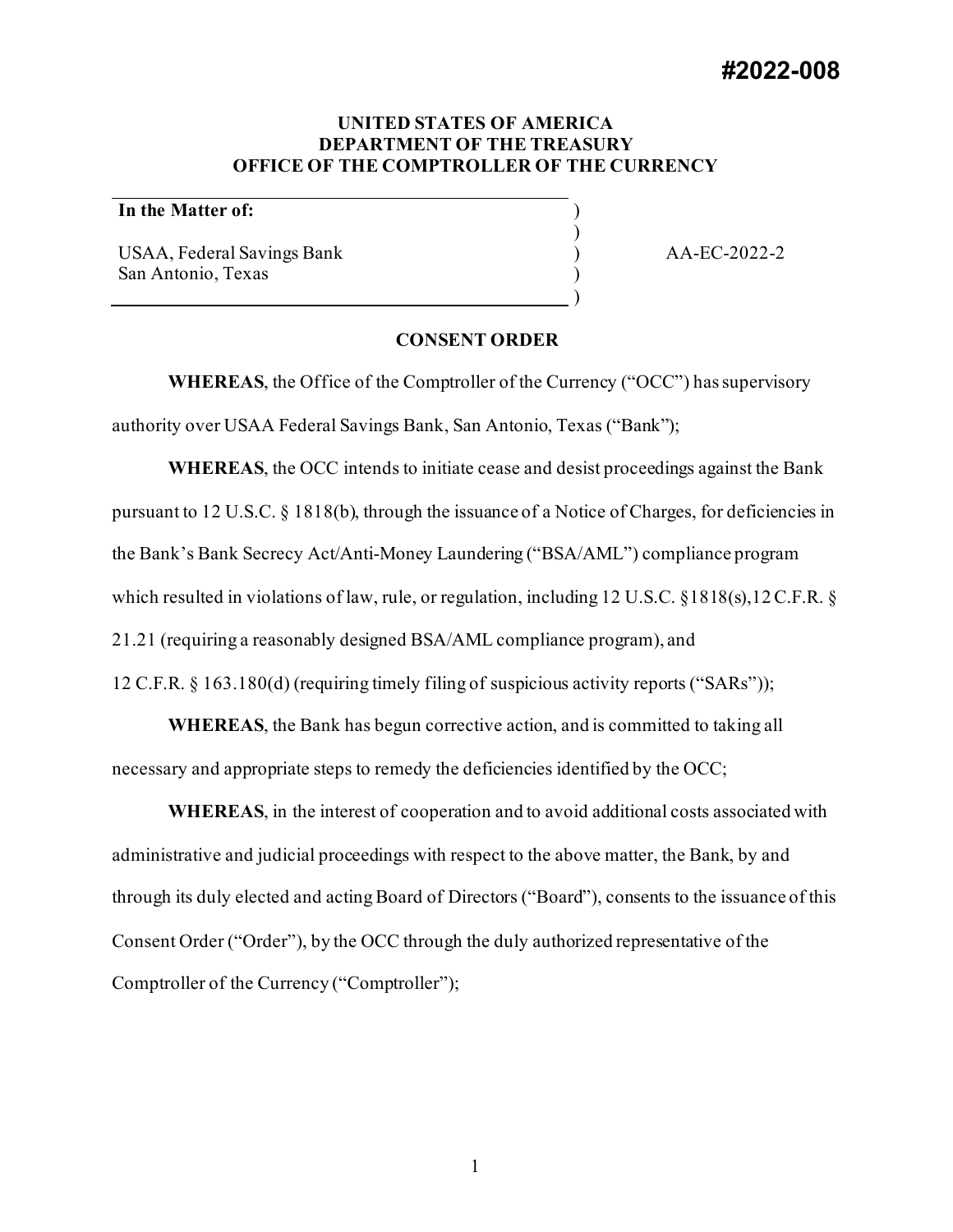**NOW, THEREFORE**, pursuant to the authority vested in the OCC by Section 8(b) of the Federal Deposit Insurance Act, as amended, 12 U.S.C. § 1818(b), the OCC hereby orders that:

## **ARTICLE I**

### **JURISDICTION**

(1) The Bank is an "insured depository institution" as that term is defined in 12 U.S.C. § 1813(c)(2).

(2) The Bank is a Federal savings association within the meaning of 12 U.S.C. § 1813(q)(1)(C), and is chartered and examined by the OCC. *See* 12 U.S.C. §§ 1461 *et seq.*, 5412(b)(2)(B).

(3) The OCC is the "appropriate Federal banking agency" as that term is defined in 12 U.S.C. § 1813(q) and is therefore authorized to initiate and maintain this cease and desist action against the Bank pursuant to 12 U.S.C. § 1818(b).

# **ARTICLE II**

## **COMPTROLLER'S FINDINGS**

The Comptroller finds, and the Bank neither admits nor denies, the following:

(1) The Bank has failed to implement and maintain a BSA/AML Compliance Program ("BSA/AML Program") that adequately covers the required BSA/AML program components. Deficiencies include inadequate internal controls and risk management practices; suspicious activity identification, evaluation, and reporting; staffing; training; and third-party risk management, among others. These deficiencies resulted in a BSA/AML compliance program violation under 12 U.S.C. § 1818(s)(3)(A) and its implementing regulation, 12 C.F.R. § 21.21.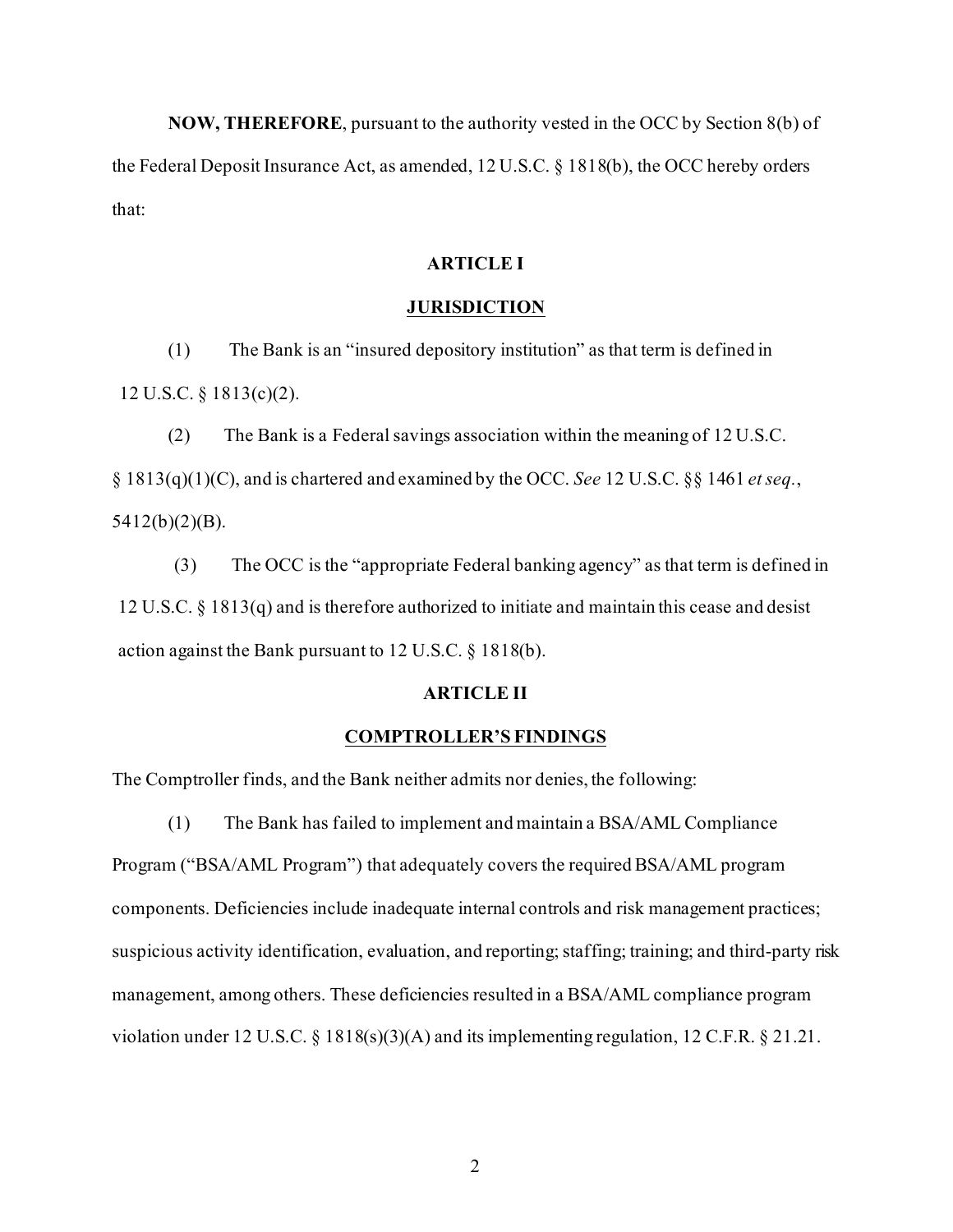(2) The Bank has failed to correct problems with its BSA/AML Program that the OCC previously reported to the Bank relating to BSA/AML internal controls, resulting in a violation of 12 U.S.C.§ 1818(s)(3)(B).

(3) The Bank has failed to file timely SARs as required by 12 C.F.R. § 163.180(d).

# **ARTICLE III**

### **COMPLIANCE COMMITTEE**

(1) Within fifteen (15) days of the date of this Order, the Board shall appoint a Compliance Committee of at least three (3) members, of which a majority shall be directors who are not employees or officers of the Bank or any of its subsidiaries. The Board shall submit in writing to the Assistant Deputy Comptroller the names of the members of the Compliance Committee within ten (10) days of their appointment. In the event of a change of the membership, the Board shall submit in writing to the Assistant Deputy Comptroller within ten (10) days the name of any new or resigning committee member. The Compliance Committee shall monitor and oversee the Bank's compliance with the provisions of this Order. The Compliance Committee shall meet at least every 60 days and maintain minutes of its meetings.

(2) Within thirty (30) days of the submission of the BSA/AML Action Plan pursuant to Article IV, Paragraph (1), below, and thereafter within fifteen (15) days after each Compliance Committee meeting, the Compliance Committee shall submit to the Board a written progress report setting forth in detail:

> (a) a description of the corrective actions needed to achieve compliance with each Article of this Order, including executing the Action Plan described in Article IV, and the party or parties responsible for the completion of outstanding corrective actions;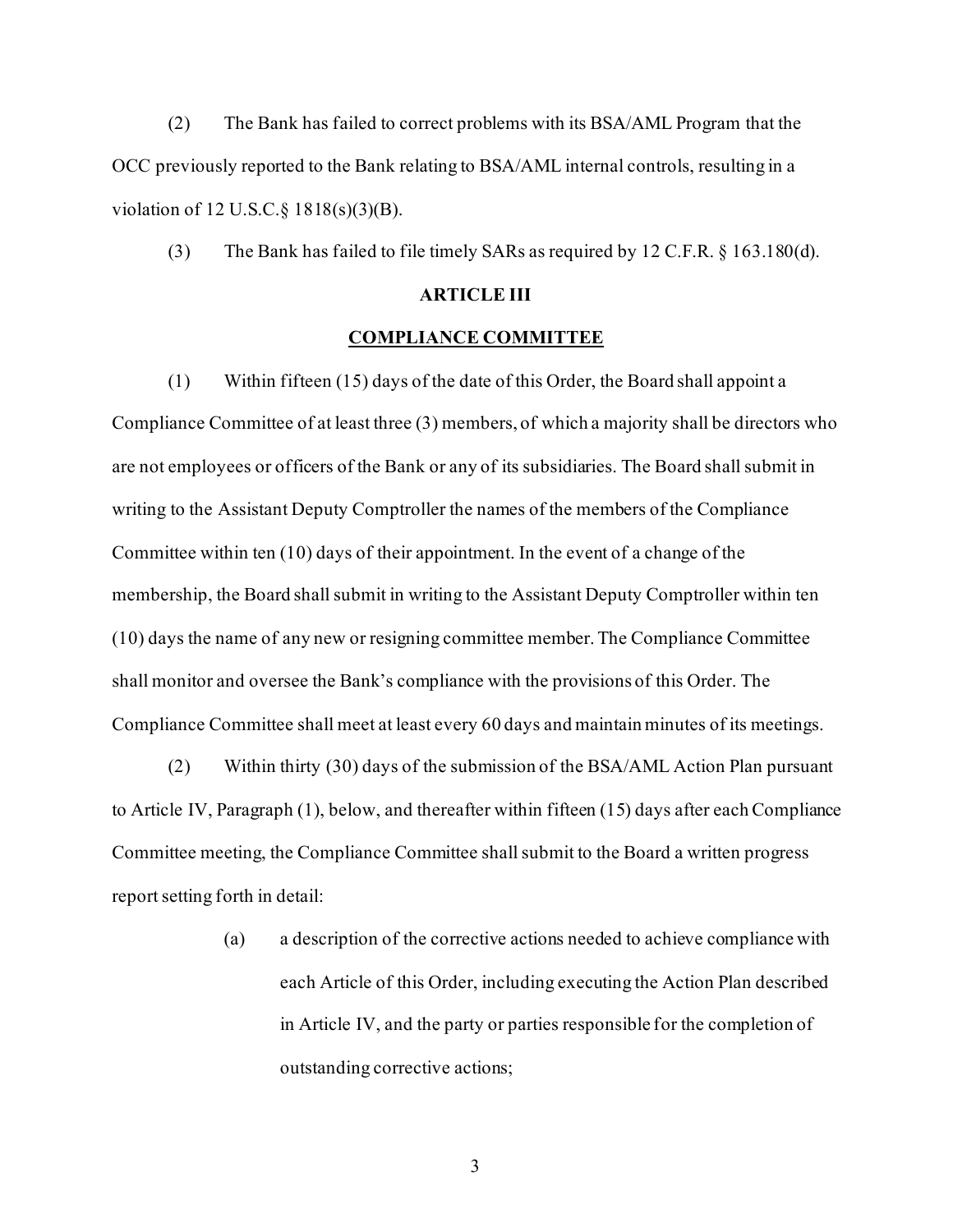- (b) the specific corrective actions undertaken to comply with each Article of this Order and execute the Action Plan; and
- (c) the results and status of the corrective actions, including improvements to the BSA/AML Program.

(3) Upon receiving each written progress report, the Board shall forward a copy of the report, with any additional comments by the Board, to the Assistant Deputy Comptroller within ten (10) days of the first Board meeting following the Board's receipt of such report.

## **ARTICLE IV**

### **BSA/AML ACTION PLAN**

(1) Within thirty (30) days of the date of this Order, the Bank shall develop and implement a written plan detailing the remedial actions necessary to achieve and sustain compliance with the Bank Secrecy Act, as amended (31 U.S.C. § 5311, *et seq*.), the regulations promulgated thereunder, and the rules and regulations of the Office of Foreign Assets Control and relevant Executive Orders ("OFAC"), and that incorporates the substantive requirements of Articles V through XIII of this Order ("BSA/AML Action Plan"). The Bank shall submit the BSA/AML Action Plan to the OCC for prior written determination of no supervisory objection by the Assistant Deputy Comptroller. The BSA/AML Action Plan, at a minimum, shall specify:

- (a) a description of the corrective actions needed to achieve compliance with each Article of this Order;
- (b) reasonable and well-supported timelines for completion of the corrective actions required by this Order; and
- (c) the person(s) responsible for completion of the corrective actions required by this Order.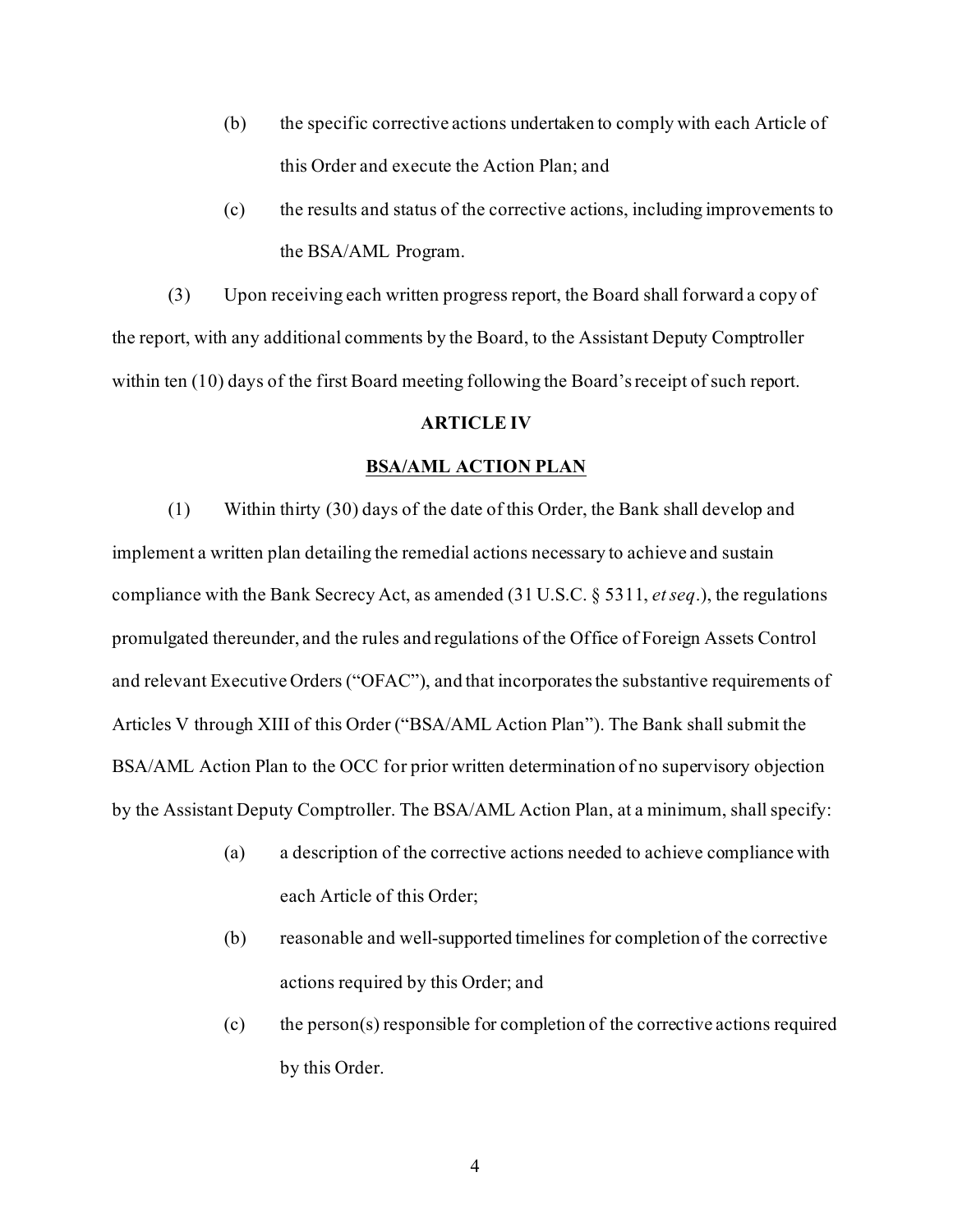(2) The timelines contained in the BSA/AML Action Plan shall be consistent with any deadlines set forth in this Order, including any deadlines adjusted pursuant to Article XVII, Paragraph (6).

(3) In the event the Assistant Deputy Comptroller requires changes to the BSA/AML Action Plan, the Bank shall promptly incorporate the required changes into the BSA/AML Action Plan and submit the revised BSA/AML Action Plan to the Assistant Deputy Comptroller for review and prior written determination of no supervisory objection.

(4) Upon receipt of a prior written determination of no supervisory objection from the Assistant Deputy Comptroller, the Board shall adopt the BSA/AML Action Plan and ensure management has timely implemented, and is adhering to, the BSA/AML Action Plan, including the timelines set forth within the BSA/AML Action Plan.

(5) The Bank shall not take any action that will cause a significant deviation from, or material change to, the BSA/AML Action Plan, unless and until the Bank has received a prior written determination of no supervisory objection from the Assistant Deputy Comptroller. Should the Bank consider modifications to the BSA/AML Action Plan appropriate, the Bank shall submit a revised BSA/AML Action Plan containing the proposed modifications to the OCC for prior written determination of no supervisory objection by the Assistant Deputy Comptroller. Upon receipt of a prior written determination of no supervisory objection from the Assistant Deputy Comptroller, the Board shall adopt the revised BSA/AML Action Plan and ensure management has timely implemented all corrective actions required by this Order, and shall verify the Bank adheres to the revised BSA/AML Action Plan.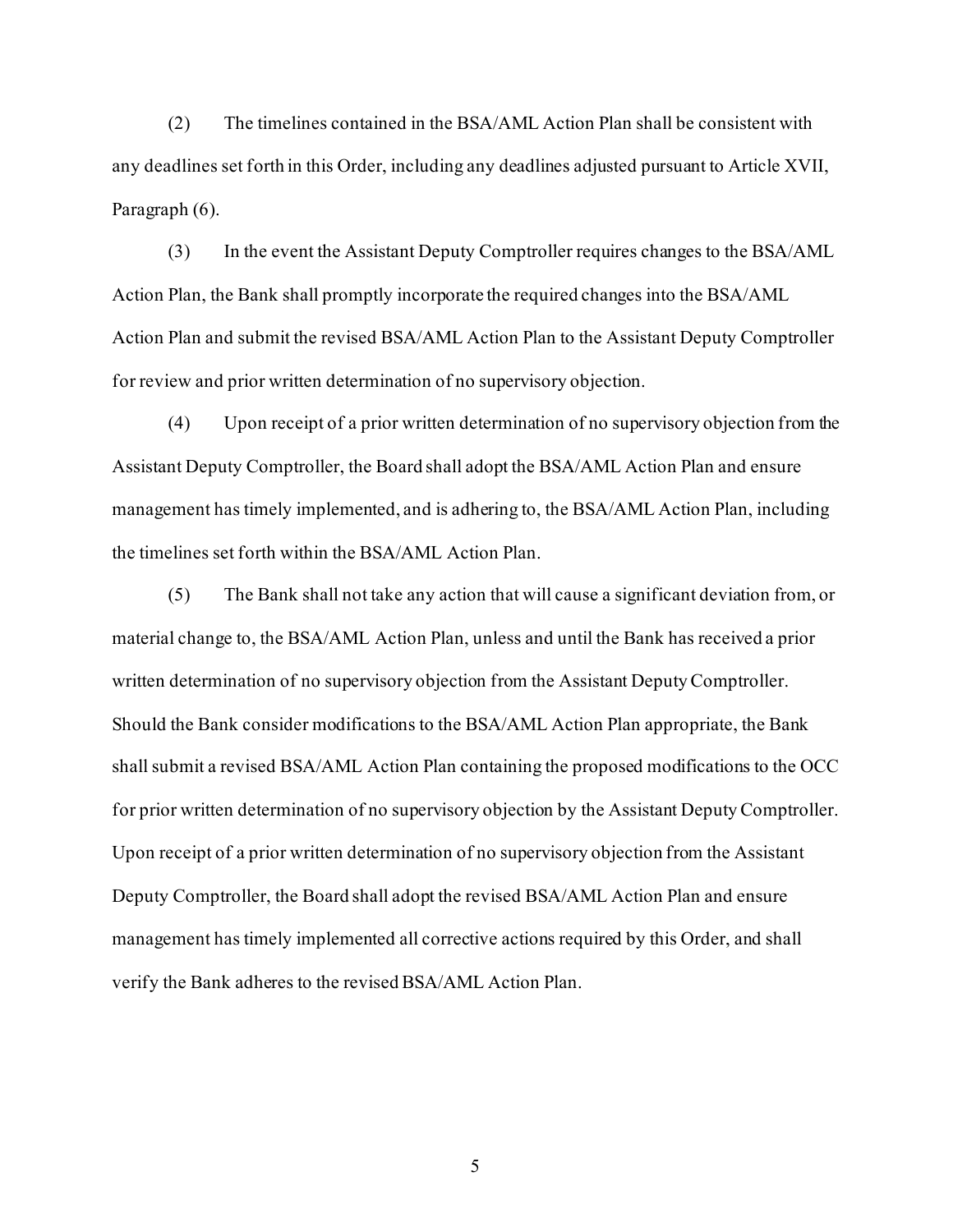### **ARTICLE V**

# **SUSPICIOUS ACTIVITY IDENTIFICATION, EVALUATION, AND REPORTING**

(1) Consistent with the timeframes set forth in the BSA/AML Action Plan, the Bank shall develop, implement, and thereafter adhere to a written suspicious activity monitoring and reporting program to ensure the timely and appropriate review and disposition of suspicious activity alerts and case investigations, and the filing of SARs consistent with 12 C.F.R. § 163.180(d). At a minimum, this written program shall:

- (a) include procedures for identifying, evaluating, and reporting suspicious activity, known or suspected violations of Federal law, violations of the BSA, terrorist financing and other illicit financial activity, or suspicious transactions related to potential money laundering activity across all lines of business, including suspicious activity relating to the opening of new accounts, the monitoring of current accounts, and the transfer of funds through the Bank, including but not limited to remote deposit capture and electronic payment services;
- (b) include standards for dispositioning different types of alerts that are reasonable, communicated in writing to relevant staff and are adhered to by the alert investigators;
- (c) include standards that ensure accounts with high volumes of unusual or potentially suspicious activity alerts and/or case investigations are identified, elevated, and properly categorized;
- (d) provide for maintenance of adequate documentation to support the disposition of alerts and case investigations;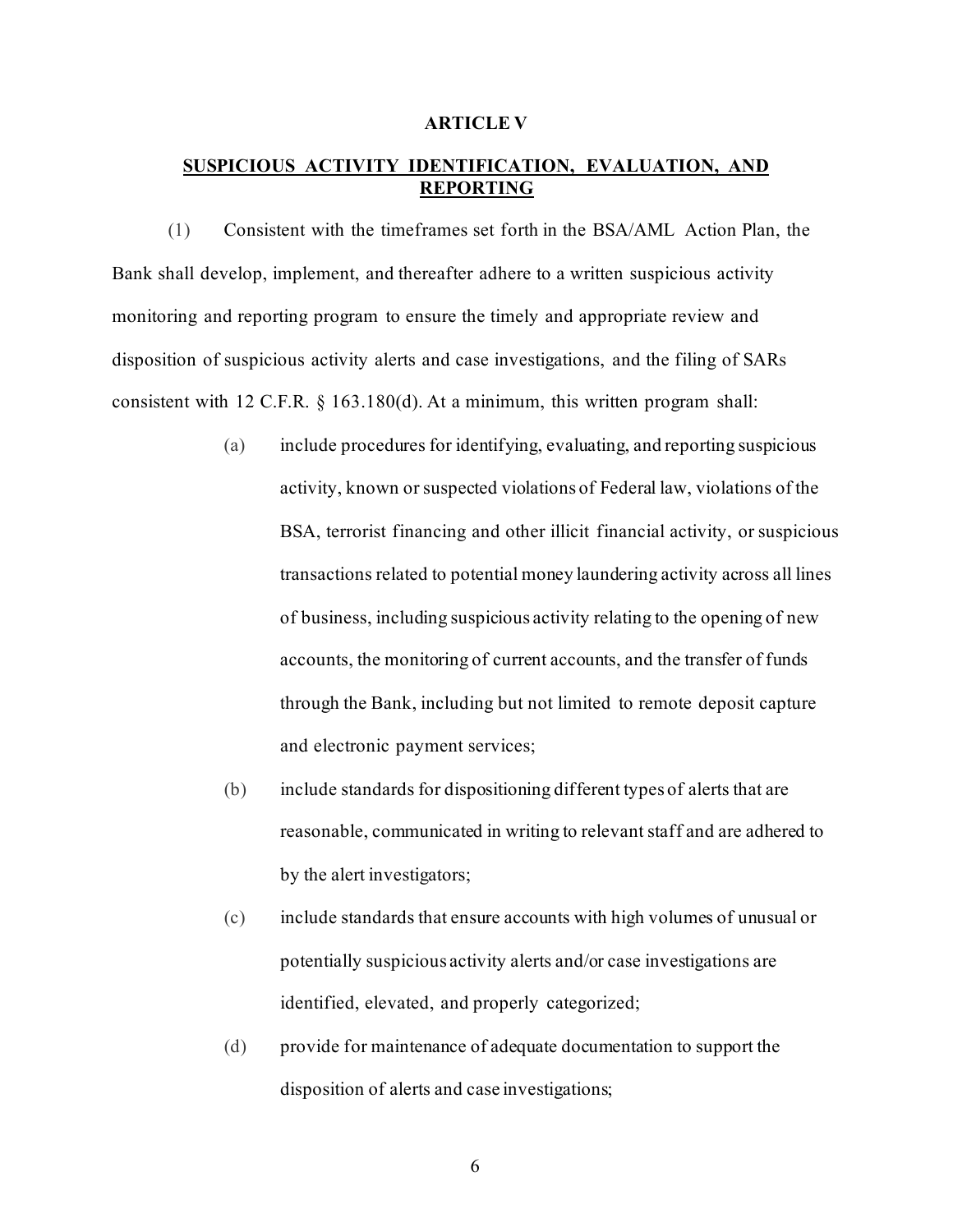- (e) require BSA Department staff to consider appropriate Customer Due Diligence ("CDD") information when conducting alert reviews and suspicious activity investigations; and
- (f) ensure the Bank has an effective SAR decision-making process and that it documents individual decisions on whether to file SARs, and the key facts and circumstances supporting each decision to not file a SAR.

(2) The Bank shall ensure that the Bank's suspicious activity monitoring and reporting program provides for:

- (a) monitoring systems that apply appropriate rules, thresholds and filters for monitoring transactions, accounts, customers, products, services, and geographic areas commensurate with the Bank's BSA/AML risk profile that include, at a minimum:
	- (i) volumes and types of transactions and services by country or geographic location; and
	- (ii) numbers of customers that typically pose higher BSA/AML risk, both by type of risk and by geographic location;
- (b) identification of areas outside of the monitoring system's analysis and implementation of manual processes to ensure the Bank identifies potential suspicious activity not reviewed by an automated system;
- (c) complete and accurate information available to support alerts and investigations of potentially suspicious activity, including, where applicable, information from multiple lines of business;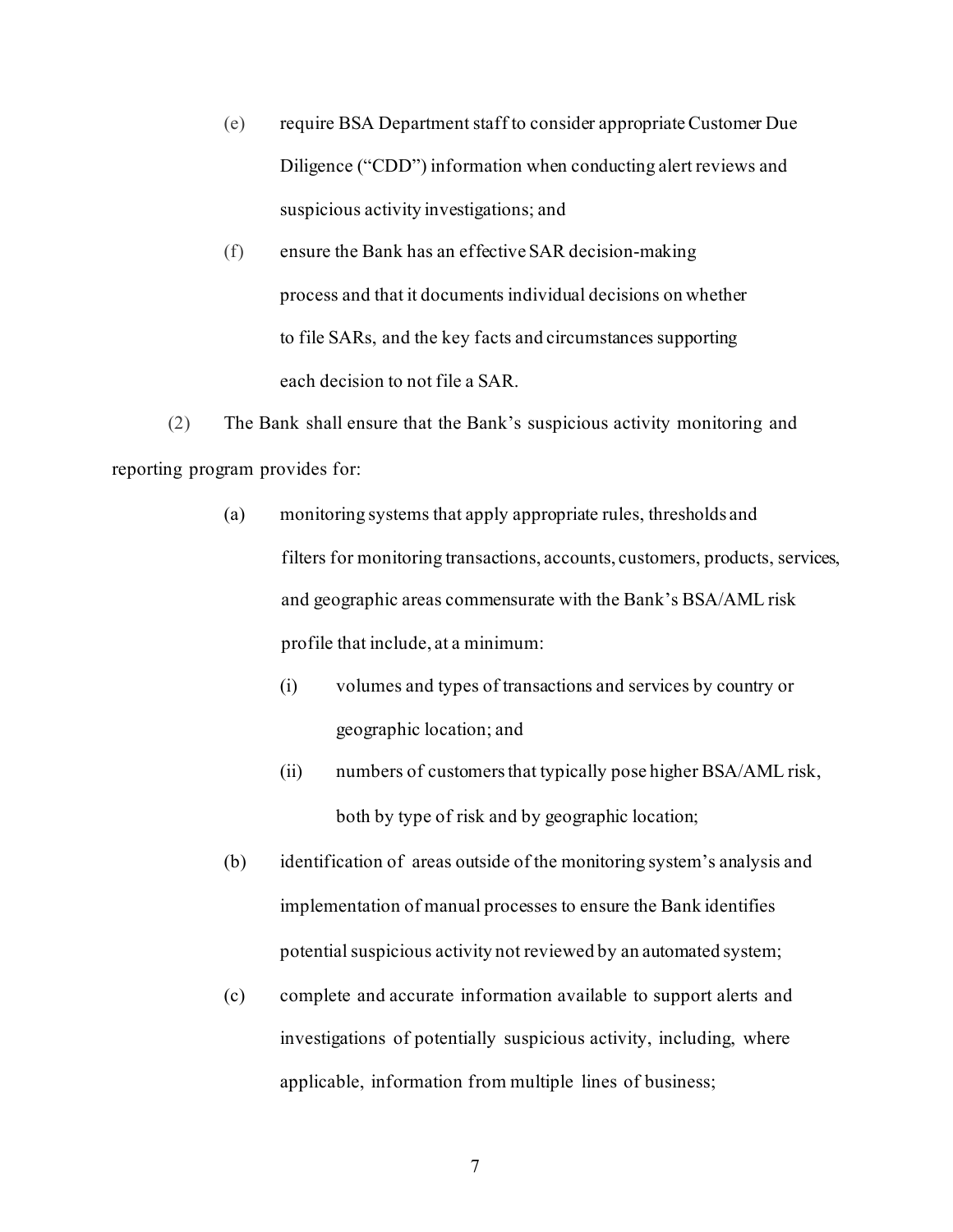- (d) validation of the data inputs for the automated systems, which shall include inputs from all products, services, and transactions, including but not limited to peer to peer transactions;
- (e) sufficient management information systems and metrics to validate automated system settings and thresholds, and to measure the effectiveness of the automated system and individual scenarios and adjust the system, consistent with the Bank's money laundering, terrorist financing and other illicit financial activity risk profile and operations, as necessary;
- (f) maintenance of documentation supporting the Bank's methodology for establishing and adjusting thresholds and filters;
- (g) processes for ongoing, risk-based independent validation of alert triggers, parameters, and other settings, including factors for developing a customer risk profile; and
- (h) processes for developing adequate documentation and prompt reporting of validation findings and prompt resolution of deficiencies identified during model validation. Refer to guidance in OCC Bulletin 2011-12, "Supervisory Guidance on Model Risk Management", OCC Bulletin 2021-19 "Bank Secrecy Act/Anti-Money Laundering: Interagency Statement on Model Risk Management for Bank Systems Supporting BSA/AML Compliance", and the Comptroller's Handbook on Model Risk Management for more information.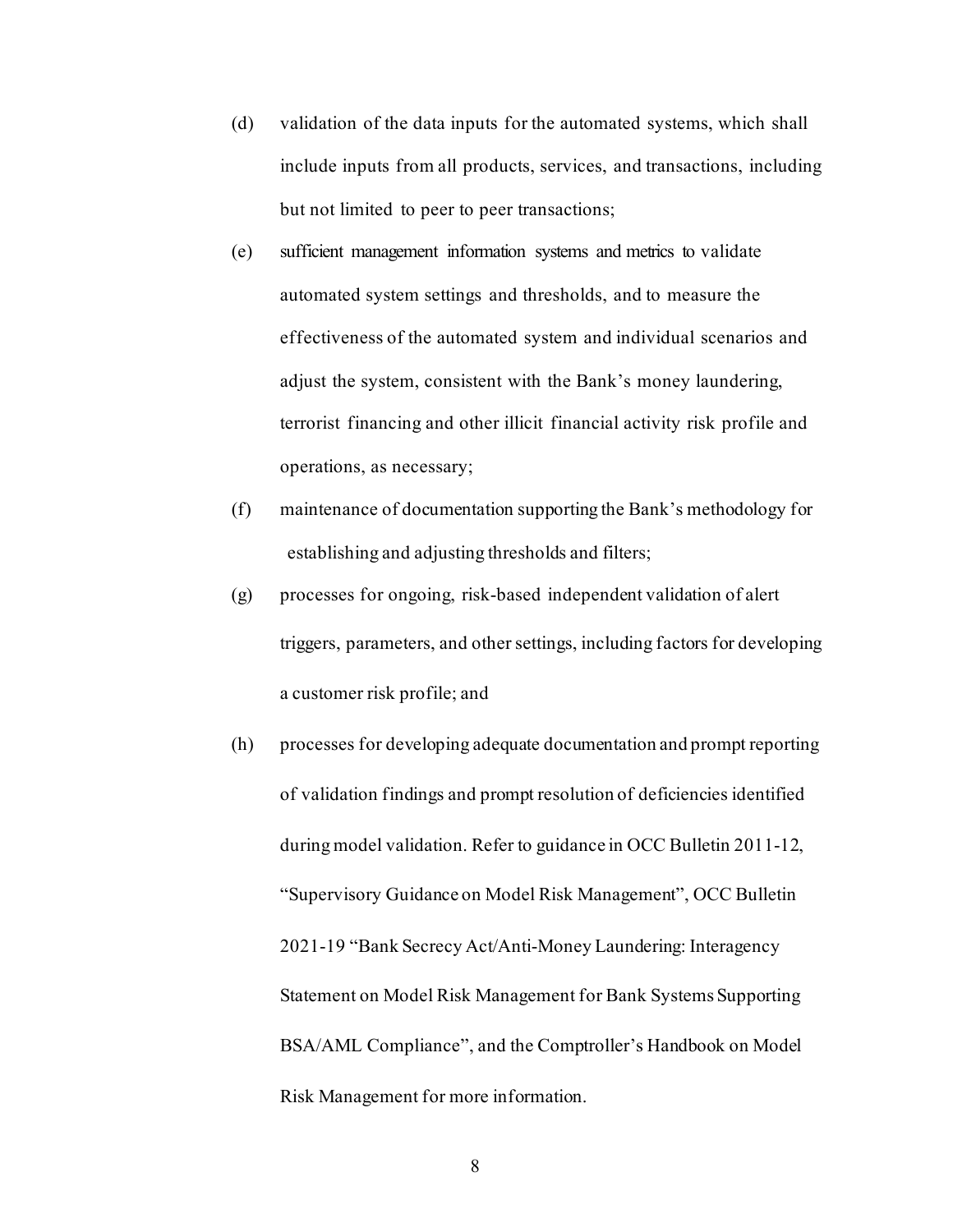(3) Consistent with the timelines set forth in the BSA/AML Action Plan, the Bank shall complete an independent validation of the Bank's automated monitoring system consistent with the requirements of paragraph (2)(h) of this Article. The Bank shall report validation findings in writing to the Compliance Committee and to the Assistant Deputy Comptroller within thirty (30) days of completion.

### **ARTICLE VI**

## **TIMELINESS OF BSA/AML REVIEWS**

(1) Beginning no later than March 31, 2022, the Bank shall resolve alerts from the Bank's automated monitoring system and high-risk customer reviews consistent with the Bankdefined service level objectives that were effective as of November 30, 2021 ("SLOs"). Beginning no later than July 31, 2022, the Bank shall resolve suspicious activity investigations consistent with the SLOs. The Bank shall not alter the SLOs without receiving a prior written determination of no supervisory objection from the Assistant Deputy Comptroller.

(2) By March 31, 2022, the Bank shall ensure that alerts from the Bank's automated monitoring system and high-risk customer reviews are current under the SLOs and that any backlogs have been resolved. By July 31, 2022, the Bank shall ensure that suspicious activity investigations are current under the SLOs and that any backlogs have been resolved.

(3) Within ninety (90) days of completing the requirements of paragraph (2) of this Article, the Bank shall perform and complete independent testing of the population of past due alerts, investigations, and customer reviews described in paragraph (2) of this Article to test the quality of analysis and decisioning of alerts not escalated to investigations, decisions not to file SARs, and high-risk customer reviews. Within thirty (30) days of completing this independent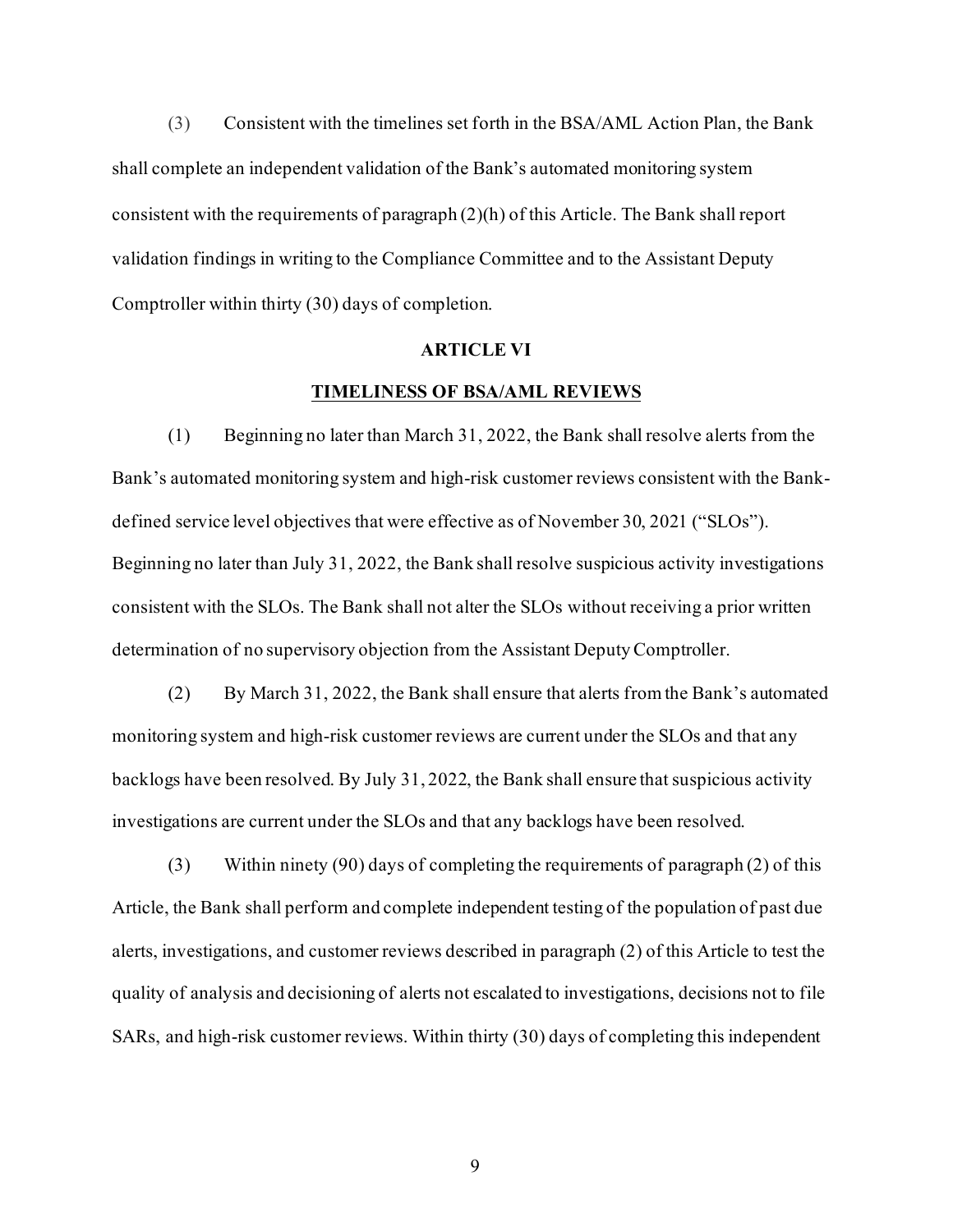testing, a written report shall be submitted to the Compliance Committee and the Assistant Deputy Comptroller.

## **ARTICLE VII**

#### **RISK ASSESSMENT**

(1) The Bank shall develop, implement, and maintain an institution-wide assessment of the Bank's money laundering, terrorist financing and other illicit financial activity risks and incorporate that risk assessment into the design and implementation of the BSA/AML Program, including but not limited to internal controls. The Bank's money laundering, terrorist financing and other illicit financial activity risk assessment shall include:

- (a) identification of Bank-specific risk categories that pose risks including but not limited to products, services, customers, and geographic locations;
- (b) an analysis of the pertinent data obtained regarding the specific risk categories, including but not limited to:
	- (i) volumes and types of transactions and services by country or geographic location; and
	- (ii) numbers of customers that typically pose higher risk, both by type of risk and by geographic location;
- (c) an assessment of risk both separately within the Bank's business lines and on a consolidated basis across all Bank activities and product lines;
- (d) an assessment of affiliate relationships and shared services to identify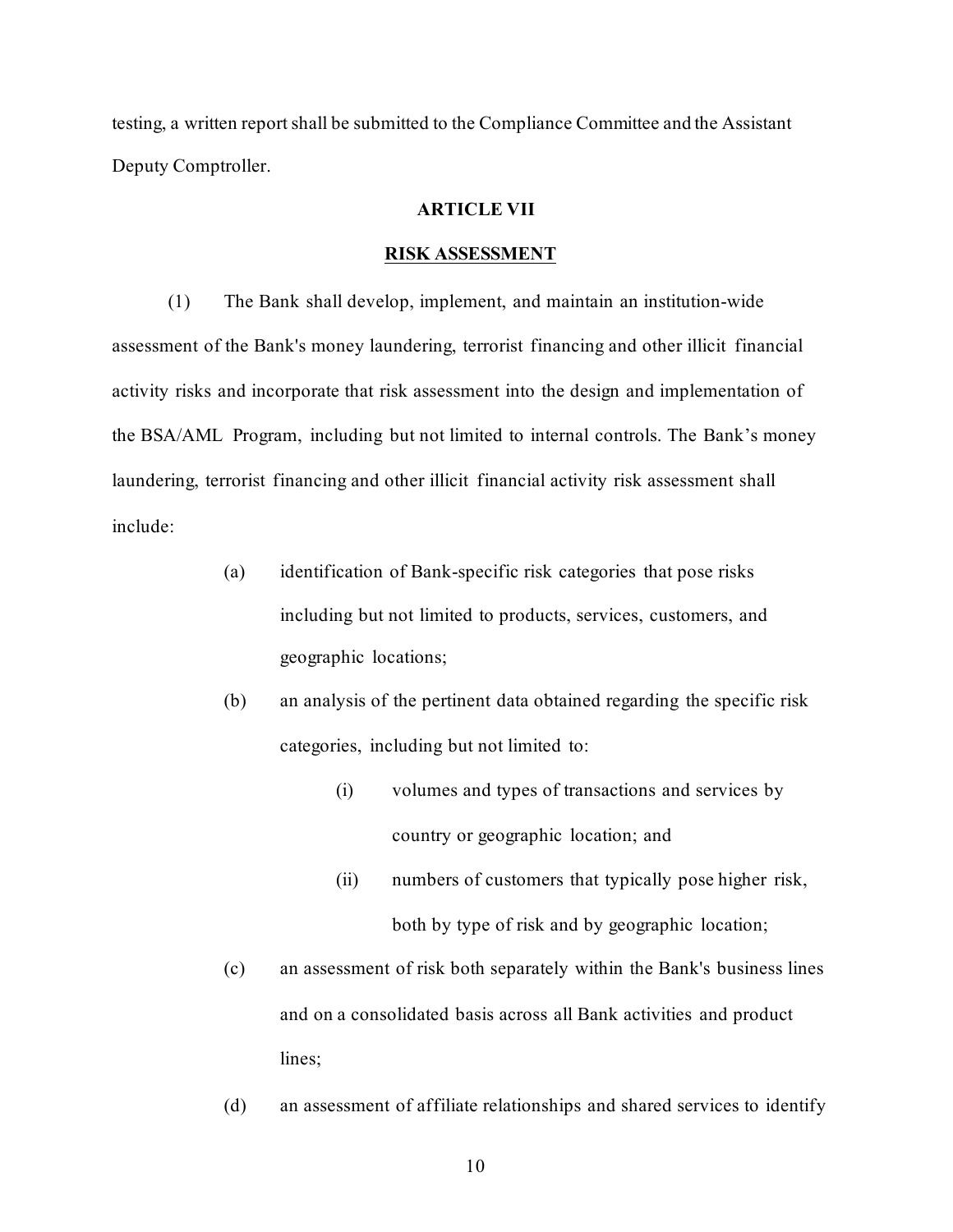and analyze their impact on the Bank's BSA/AML risk profile,

- (e) a provision requiring maintenance of appropriate data and information used to support the risk assessment's conclusions. The supporting documentation shall be readily accessible for third party review; and
- (f) an inventory of internal controls designed to address the risks identified through the risk assessment, and an assessment of the adequacy of those controls that incorporates findings from regulatory examinations, second-line testing, and audit reviews.

(2) Bank management shall regularly update its money laundering, terrorist financing and other illicit financial activity risk assessment as needed when changes in risk factors, events, or operations occur that result in the existing risk assessment no longer accurately reflecting the Bank's risk profile. Results of the risk assessment, including updates thereto, shall be timely provided to all relevant business lines across the Bank, the Board, and senior management.

(3) The Bank shall conduct annual independent testing of the Bank's money laundering, terrorist financing and other illicit financial activity risk assessment and methodology that concludes on the accuracy and completeness of the risk assessment and the reasonableness of the chosen methodology and approach. A written report of this review shall be submitted to the Compliance Committee and the Assistant Deputy Comptroller within thirty (30) days of completion.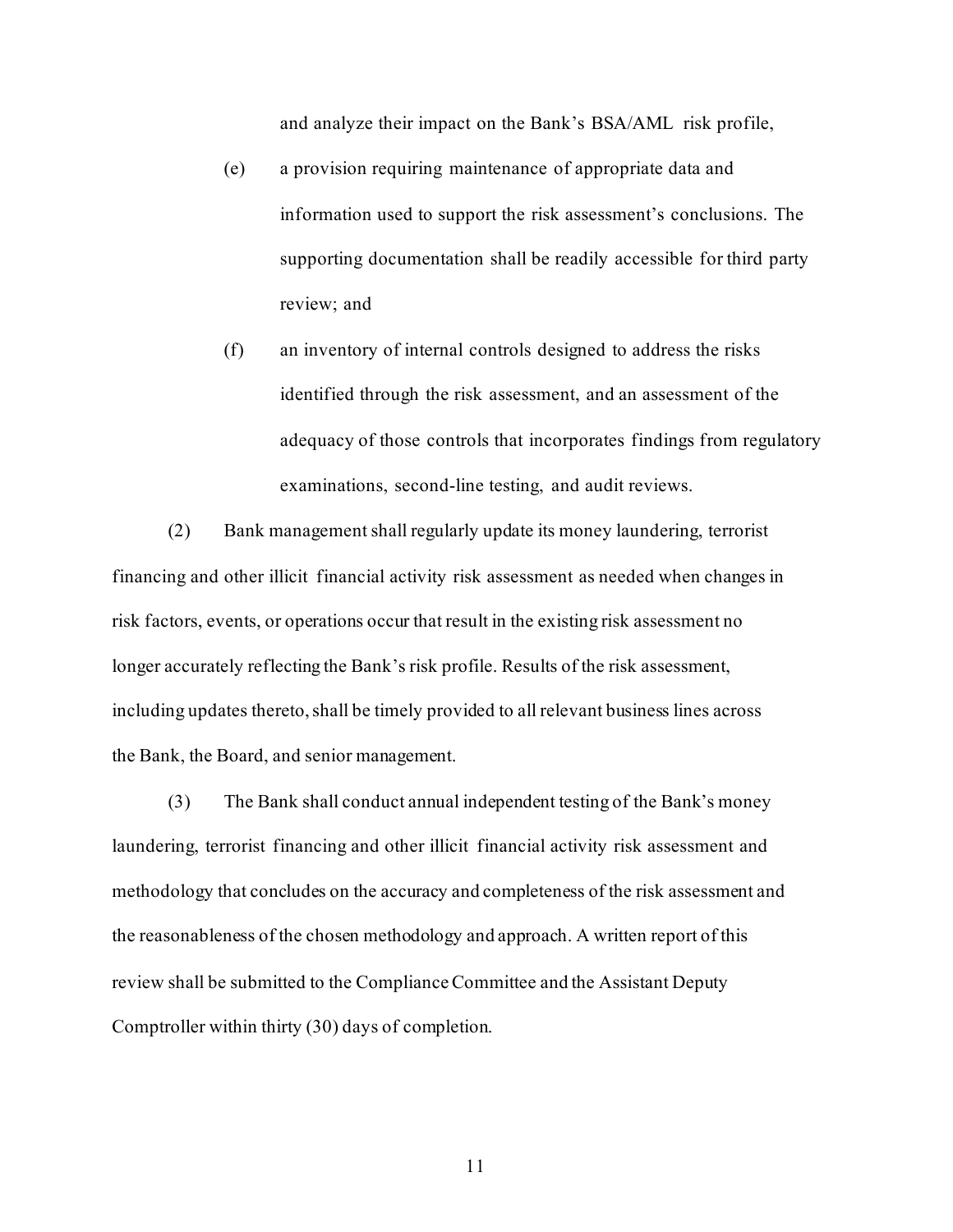### **ARTICLE VIII**

## **BSA/AML INTERNAL CONTROLS**

(1) The Bank shall revise, adopt, implement and thereafter ensure adherence to a system of internal controls reasonably designed to provide for ongoing compliance with BSA regulatory requirements including appropriate suspicious activity monitoring and reporting. The Bank's system of internal controls must include, at a minimum:

- (a) appropriate risk-based transaction limits for Bank products and services, consistent with the Board's risk appetite, including but not limited to peer to peer payments, transaction limits for automated teller machine ("ATM") cash withdrawals, ATM PIN access attempts, Remote Deposit Capture daily deposits, and other electronic banking products identified by the Bank's independent audit function;
- (b) effective management information systems, commensurate with the Bank's size and risk profile, that provide timely and accurate periodic reporting to senior management and the Board of the status of the Bank's BSA/AML Program, including, but not limited to, trends in SARs and other filings, alert and investigation volumes, and compliance with the BSA and this Order; and
- (c) effective independent, risk-based quality assurance and quality control methodologies and processes, which shall include but not be limited to assessment of suspicious activity alerts and investigations, SAR and Currency Transaction Report ("CTR") filings, and periodic review of high-risk customers, with a focus on decision quality. The quality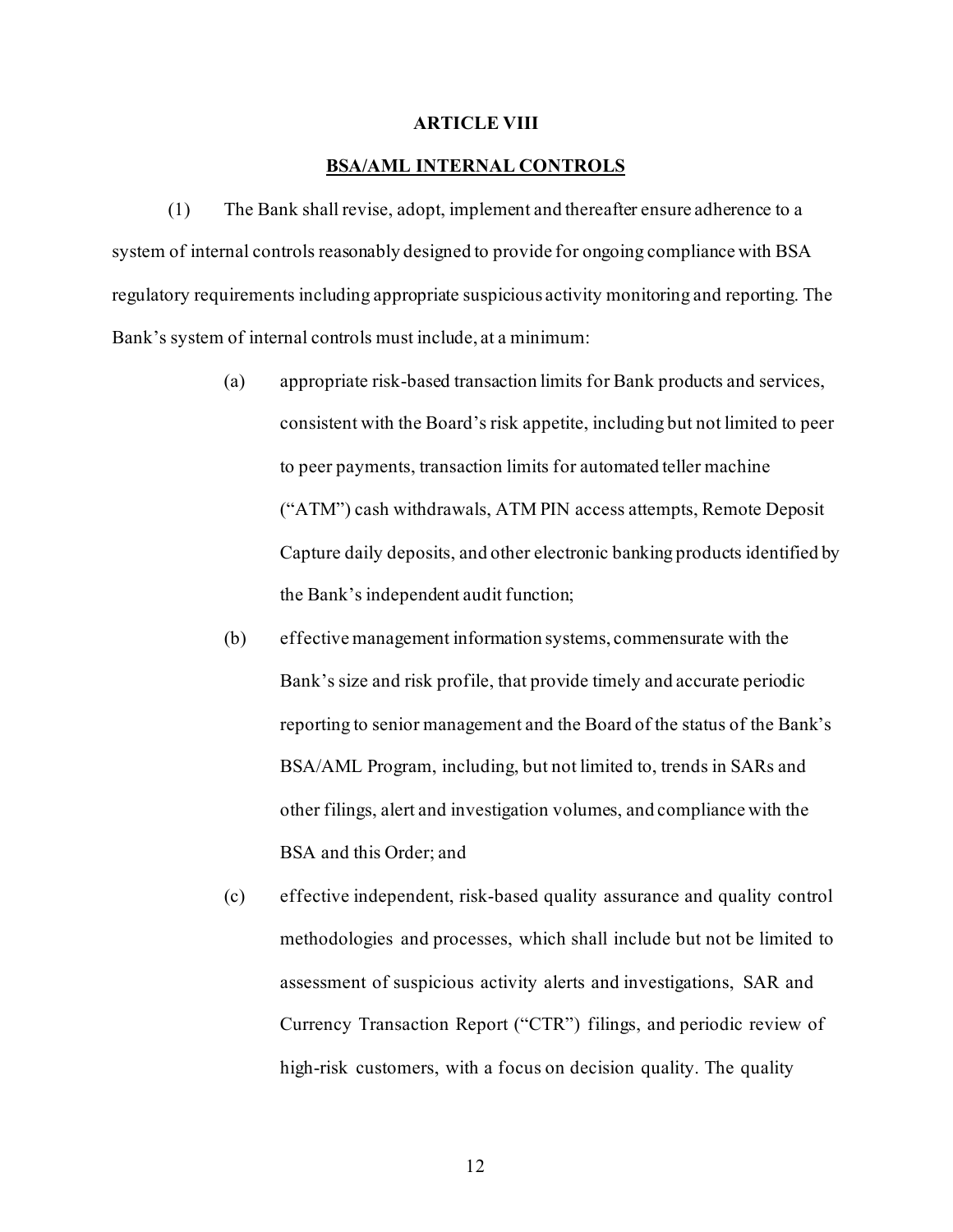assurance and quality control processes shall review work performed by Bank personnel and third parties performing Bank BSA/AML functions.

## **ARTICLE IX**

# **CUSTOMER IDENTIFICATION PROGRAM, CUSTOMER DUE DILIGENCE, CUSTOMER RISK IDENTIFICATION, AND HIGH RISK ACCOUNT REVIEWS**

(1) The Board shall ensure the Bank revises, adopts, and promptly implements and adheres to an appropriate written Customer Identification Program ("CIP"), and appropriate risk-based policies and procedures for collecting CDD information when opening new accounts and periodically thereafter based on risk for existing accounts, and also when events indicate information is missing or incomplete, profiles need to be updated, or activity does not match the customer profile. Such policies and procedures shall be in accordance with applicable law and regulations and be commensurate with the Risk Assessments conducted pursuant to Article VII. These policies and procedures must provide for ongoing customer due diligence; must be adequate to ensure that the Bank understands the nature and purpose of customer relationships for the purpose of developing a customer risk profile. They must also provide for ongoing monitoring to identify and report suspicious transactions and, on a risk basis, to maintain and update customer information. At a minimum the policies, procedures, and CDD shall include:

> (a) policies and procedures to outline ongoing high-risk account review expectations to provide for meaningful analysis and documentation of information, which among other information shall include: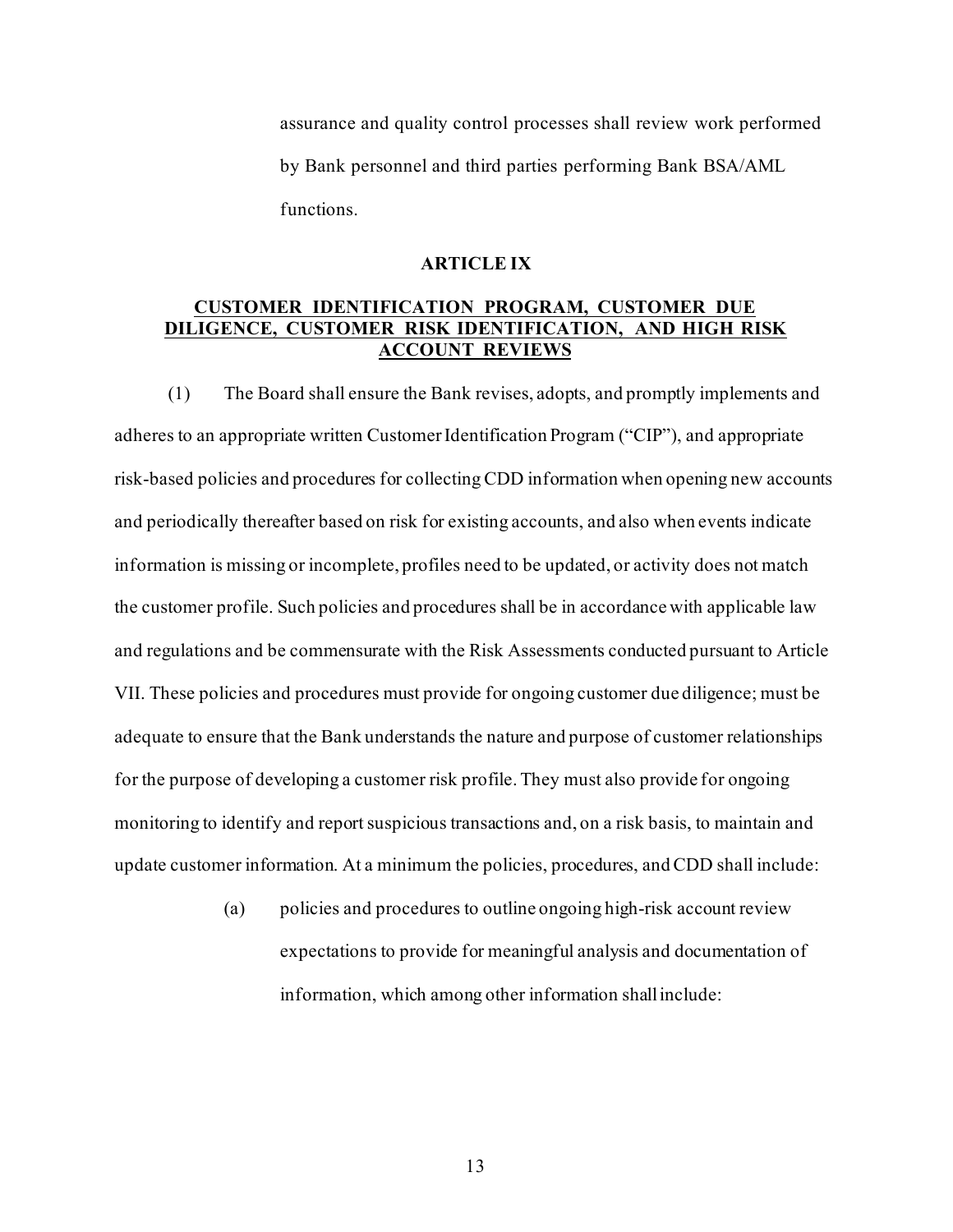- (i) evidence of transactional analysis, including trend analysis and analysis of significant and unexplained variances in account activity;
- (ii) development of triggering criteria to maintain and update customer information; and
- (iii) standards for tracking, monitoring, and analyzing customer activity findings as part of the CDD review;
- (b) assigned accountability and oversight for account opening and review, including provisions for escalation to Bank management of decisions to open higher risk accounts;
- (c) procedures to ensure accounts are accurately risk-rated and CDD performed is appropriate, including risk-based procedures for obtaining additional information for higher-risk accounts; and
- (d) documented explanations for changes in account activity.

(2) The BSA Officer or their designee(s) shall monitor for higher-risk customers, including their transactions and related accounts, to determine whether activity is consistent with the purpose of the customer relationship and the customer's risk profile. The BSA Officer or his/her designee(s) shall keep customer profiles updated as defined in the Bank's BSA/AML policy.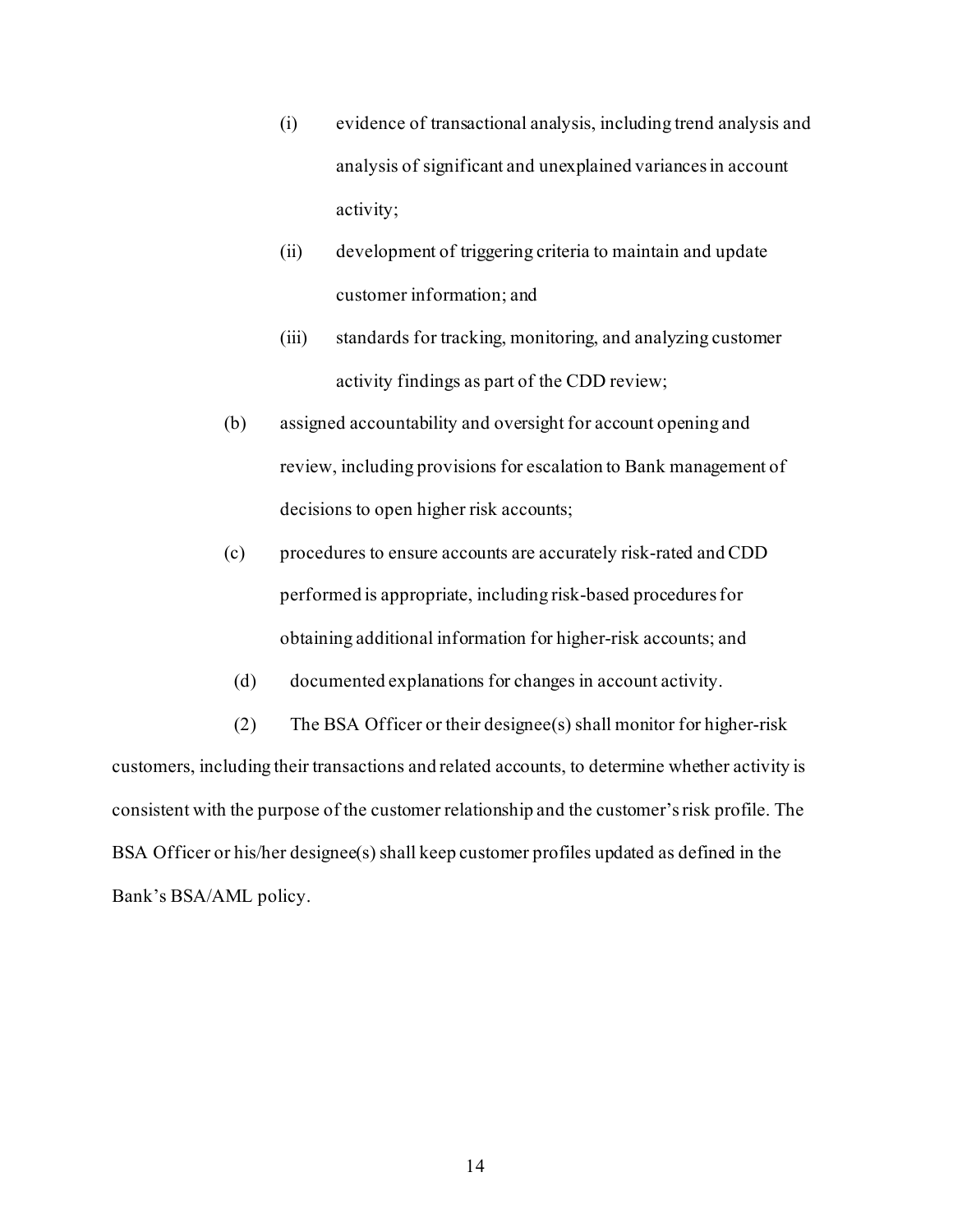### **ARTICLE X**

## **BANK SECRECY ACT OFFICER AND STAFFING**

(1) Effective immediately, the Board shall ensure that the Bank has a qualified BSA Officer vested with sufficient independence, authority, and resources to fulfill the duties and responsibilities of the position and ensure compliance with the requirements of the Bank Secrecy Act (31 U.S.C. § 5311 *et seq*.) and its implementing regulations. The BSA Officer shall provide timely and accurate periodic reporting to the Board and senior management about the status of the Bank's BSA/AML Program, including compliance with the BSA, the BSA/AML Action Plan, and this Order.

(2) In the event that the position is vacated, the Board shall promptly appoint a new BSA Officer. Prior to appointing a new BSA Officer, the Board shall submit to the Assistant Deputy Comptroller the following:

- (a) the information sought in the "Changes in Directors and Senior Executive Officers" and "Background Investigations" booklets of the Comptroller's Licensing Manual, together with a legible fingerprint card for the proposed individual;
- (b) a written statement of the Board's reasons for selecting the proposed officer;
- (c) a written description of the proposed officer's duties and responsibilities; and
- (d) a written request for no supervisory objection to the proposed new BSA Officer.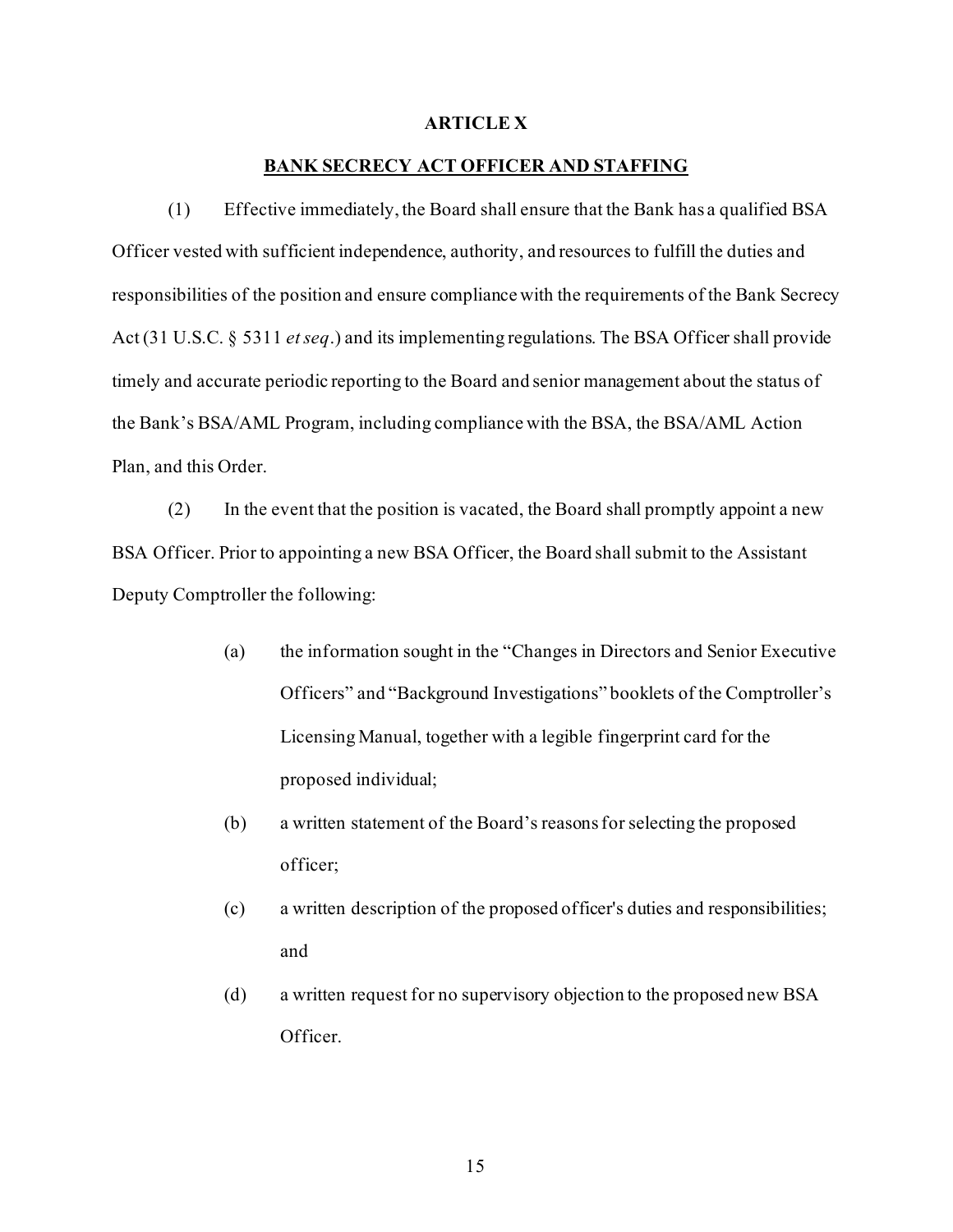(3) The Assistant Deputy Comptroller shall have the power to object to the appointment of any proposed new BSA Officer. The requirement to submit information and the prior written no supervisory objection provisions of this paragraph are based on the authority of 12 U.S.C. § 1818(b)(6)(E) and do not require the Assistant Deputy Comptroller to complete his review and act on any such information within ninety (90) days. The lack of supervisory objection to such individual shall not constitute an approval or endorsement of the proposed BSA Officer.

(4) The Board shall ensure that the Bank has sufficient staff with appropriate skills and expertise needed to support the BSA Officer and the Bank's BSA/AML Program, and that they are vested with sufficient authority to fulfill their respective duties and responsibilities.

(5) Within one hundred eighty (180) days of this Order, and no less than annually thereafter, the Board shall review the adequacy of the Bank's BSA Officer and supporting staff, and shall document its determinations in writing. The review shall evaluate and consider the effectiveness of the Bank's BSA/AML Program, as well as the leadership, knowledge, training, and skills of the BSA Officer and staff, appropriate oversight and governance structures for BSA/AML staff, and appropriate staffing levels for the BSA/AML compliance function consistent with the Bank's money laundering, terrorist financing and other illicit financial activity risk assessment, including anticipated risks from new or expanded lines of business, products, and services. The Board shall promptly take action to correct any deficiencies identified following each review.

(6) Effective immediately, the Bank shall not contract with any third party to perform BSA/AML functions unless the Bank has conducted and documented an assessment of the adequacy of the skills and training of the third party for the proposed services. The Bank shall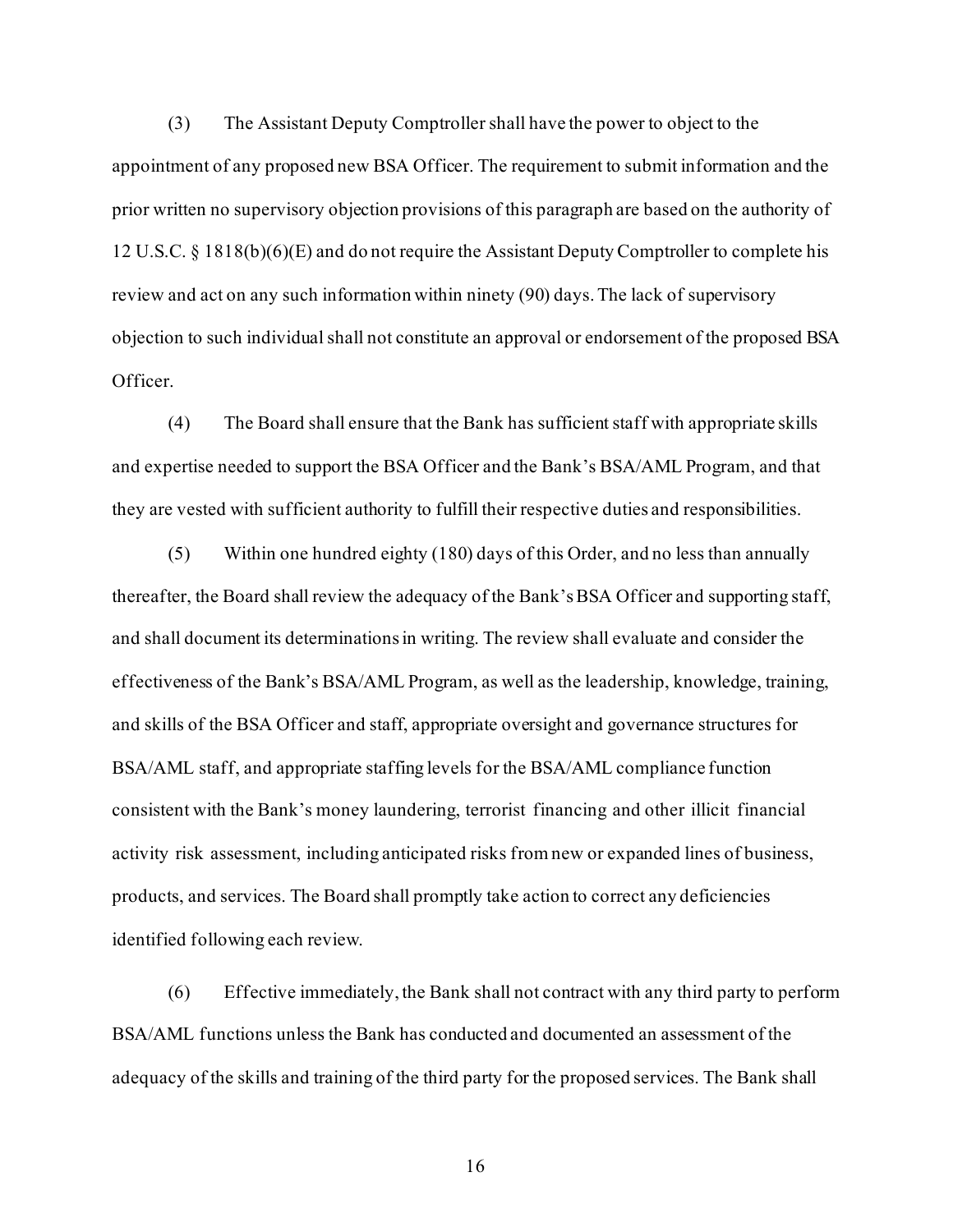adopt, implement, and adhere to a program to provide adequate oversight of all third parties performing BSA/AML functions, including a quality control program to evaluate third parties' performance against specific standards, with consequences for failure to meet these standards (including but not limited to termination of any agreement with the third party).

#### **ARTICLE XI**

## **BSA/AML TRAINING**

(1) The Board shall ensure the Bank develops, implements, and adheres to a written training program for all appropriate Bank employees and Board members to ensure their awareness of their responsibility for compliance with the requirements of the BSA and the Bank's BSA/AML Program. This training program shall:

- (a) provide for relevant and appropriate periodic training for operational and supervisory personnel assigned to the Bank's BSA compliance function, which shall specifically address changes to regulatory requirements, supervisory guidance, and the Bank'smoney laundering, terrorist financing and other illicit financial activity risk profile; high risk customers; suspicious activity monitoring and reporting; and development of appropriate controls to address higher risk activities;
- (b) provide for targeted training for other personnel focusing on the individual's specific duties and responsibilities; and
- (c) include the frequency of training, procedures, and timing for updating the training program and materials, the method for delivering training, and procedures to ensure employee training completion is tracked and documented.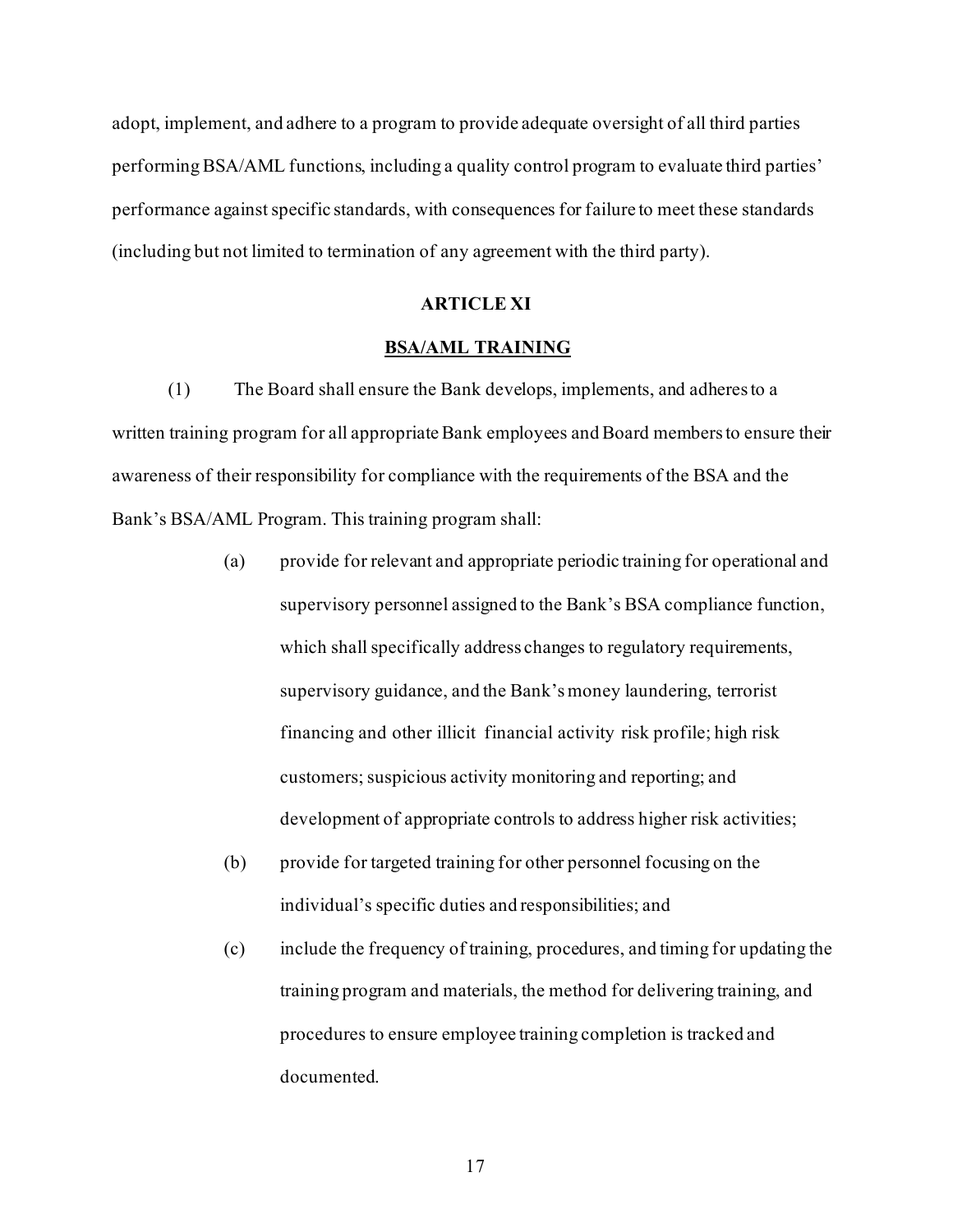(2) The training program shall require the Bank to confirm that third parties performing BSA/AML functions receive sufficient and ongoing training to perform their tasks effectively.

(3) Within sixty (60) days of this Order, the Board shall ensure the Bank develops and implements tailored training for personnel performing alert reviews, suspicious activity investigations, and high-risk customer reviews.

(4) The Bank shall perform an independent assessment of the Bank's BSA/AML training to include its operational effectiveness and promptly provide a written report to the Compliance Committee and the Assistant Deputy Comptroller.

## **ARTICLE XII**

## **BSA/AML INDEPENDENT TESTING**

(1) The Board shall ensure the Bank adheres to an effective BSA/AML

independent testing program ("Audit Program") commensurate with the Bank's money laundering, terrorist financing and other illicit financial activity risk profile. The Audit Program shall include an annual audit plan to evaluate compliance with the BSA. Through execution of the audit plan, the Audit Program must:

- (a) test the adequacy of internal controls and evaluate compliance with applicable laws, rules, and regulations;
- (b) evaluate the Bank's adherence to established policies and procedures;
- (c) provide adequate audit coverage and audit frequency using a riskbased approach;
- (d) perform sufficient transaction testing to support audit findings, particularly in areas of higher risk or concern; and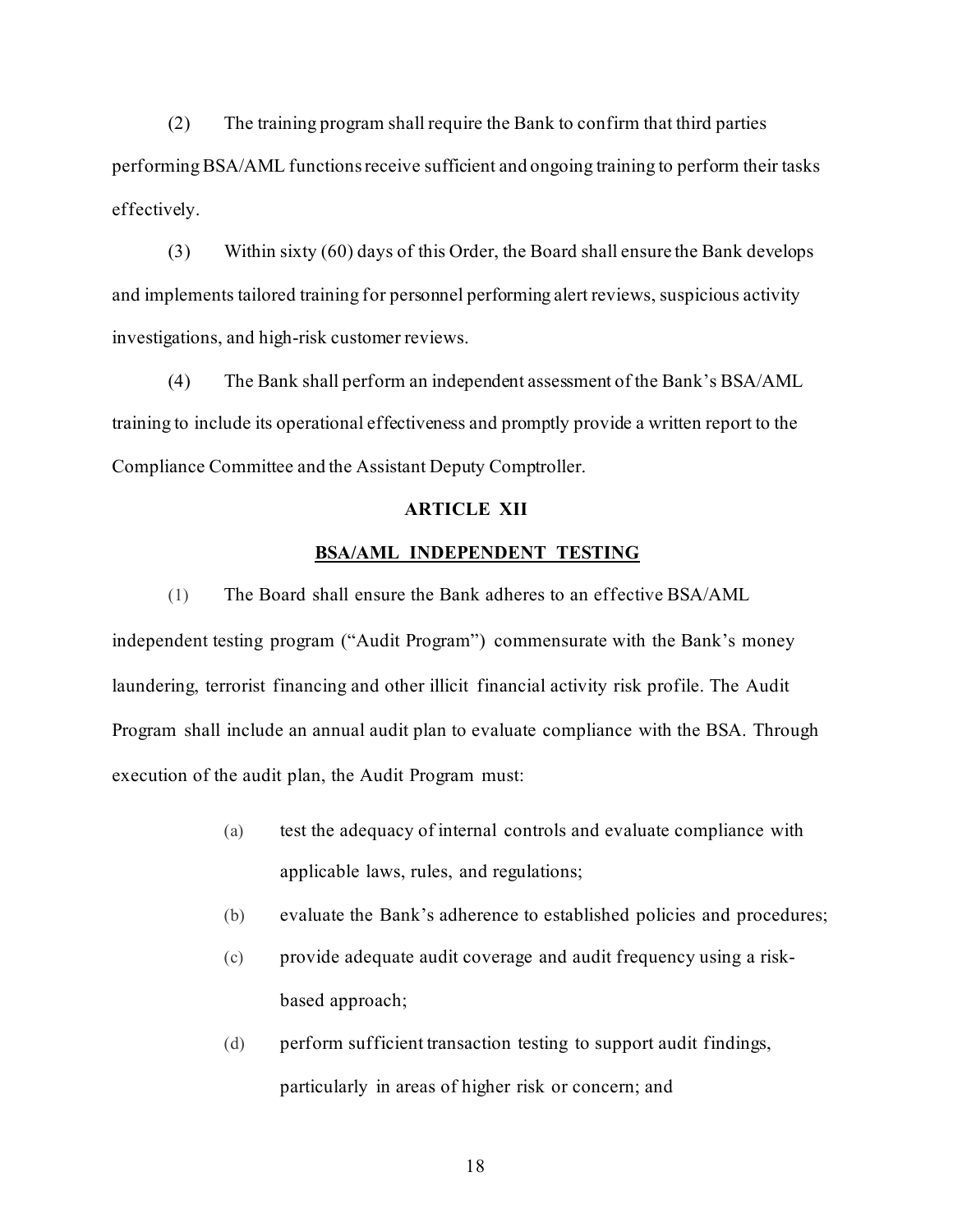(e) maintain sufficient documentation to support audit findings and conclusions.

(2) The Board shall ensure the Audit Program is adequately staffed, with respect to experience level, specialty expertise regarding BSA/AML compliance, and number of individuals employed, to execute the annual audit plan fully and promptly.

(3) The Audit Program shall require prompt reporting of all deficiencies in BSA/AML processes and controls identified through the Audit Program to the Bank's Board or Audit Committee and to senior management. The reports shall indicate the severity of the deficiencies, the risks, and the required corrective actions. The Board or Audit Committee shall ensure that management takes prompt action to remedy deficiencies cited in audit reports and that the Audit Program reviews and validates corrective action promptly.

## **ARTICLE XIII**

## **OFAC COMPLIANCE PROGRAM**

(1) The Board shall ensure that the Bank develops, implements, and adheres to an effective, written OFAC compliance program commensurate with its OFAC risk profile. The OFAC compliance program shall include:

- (a) the timely development, execution, and maintenance of an effective written OFAC risk assessment methodology and process, which shall include:
	- (i) an analysis of the products, services, customers, entities, transactions, and geographic locations in which the Bank is engaged, including those that are processed by, through, or to the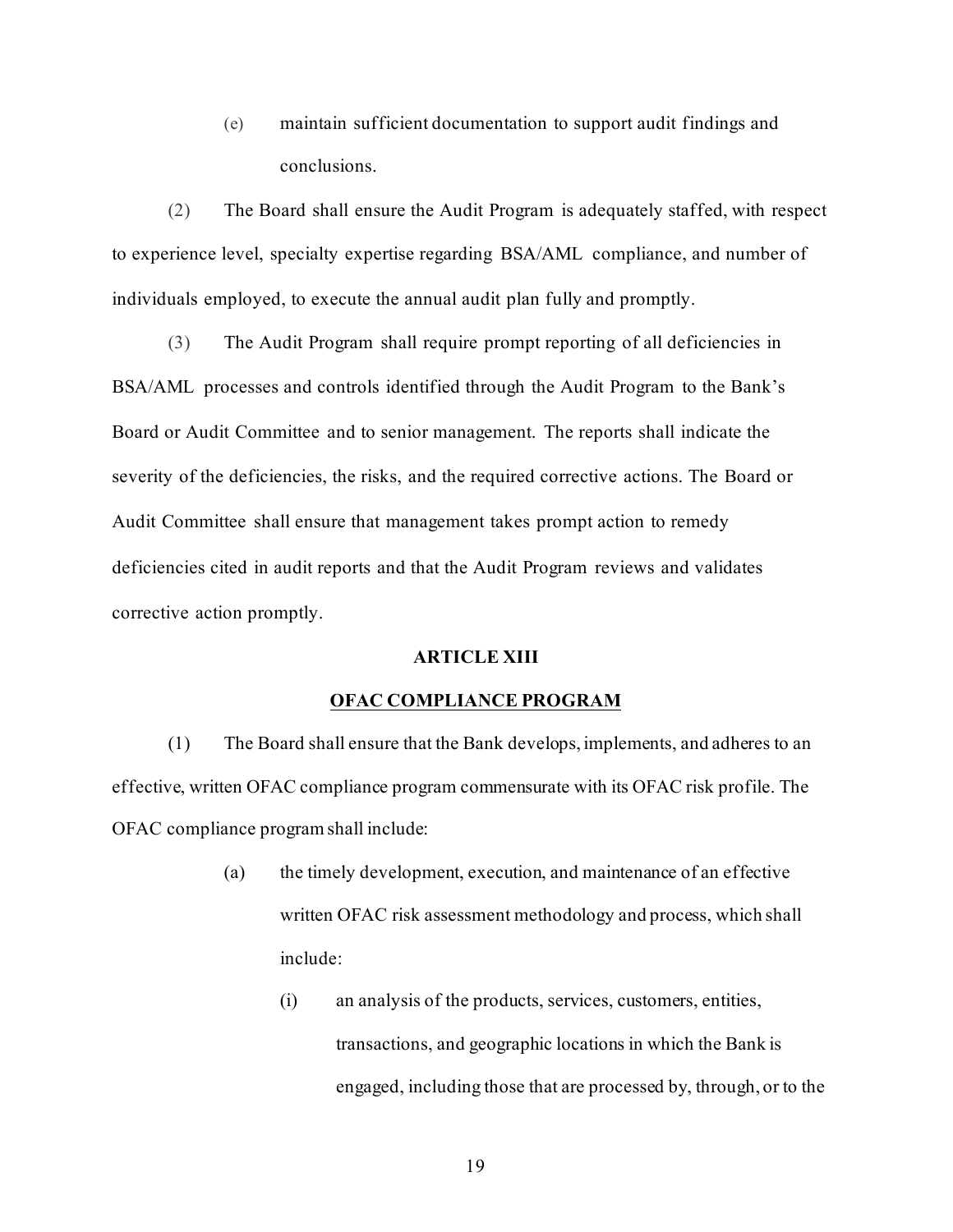Bank, the quantity of OFAC risk and the identification of potential OFAC exposure;

- (ii) an analysis of the nature and complexity of OFAC risks inherent in the Bank's operations;
- (iii) identification of controls implemented by the Bank to address the identified risks; and
- (iv) analysis of those controls to determine their effectiveness;
- (b) a system of internal controls commensurate with the Bank's OFAC risk assessment that includes processes for identifying and incorporating changes to OFAC-administered sanctions programs;
- (c) maintenance of sufficient, adequately trained Bank staff to achieve and sustain compliance with OFAC requirements;
- (d) periodic independent testing of the OFAC Compliance Program, to assess compliance with OFAC regulations and requirements for prompt internal reporting and correction of issues identified during independent reviews or by regulators; and
- (e) periodic, risk-based independent validation of automated systems that support the Bank's OFAC Compliance Program, including filters.

### **ARTICLE XIV**

#### **GENERAL BOARD RESPONSIBILITIES**

(1) The Board shall ensure that the Bank has timely adopted and implemented all corrective actions required by this Order, and shall verify that the Bank adheres to the corrective actions and they are effective in addressing the Bank's deficiencies that resulted in this Order.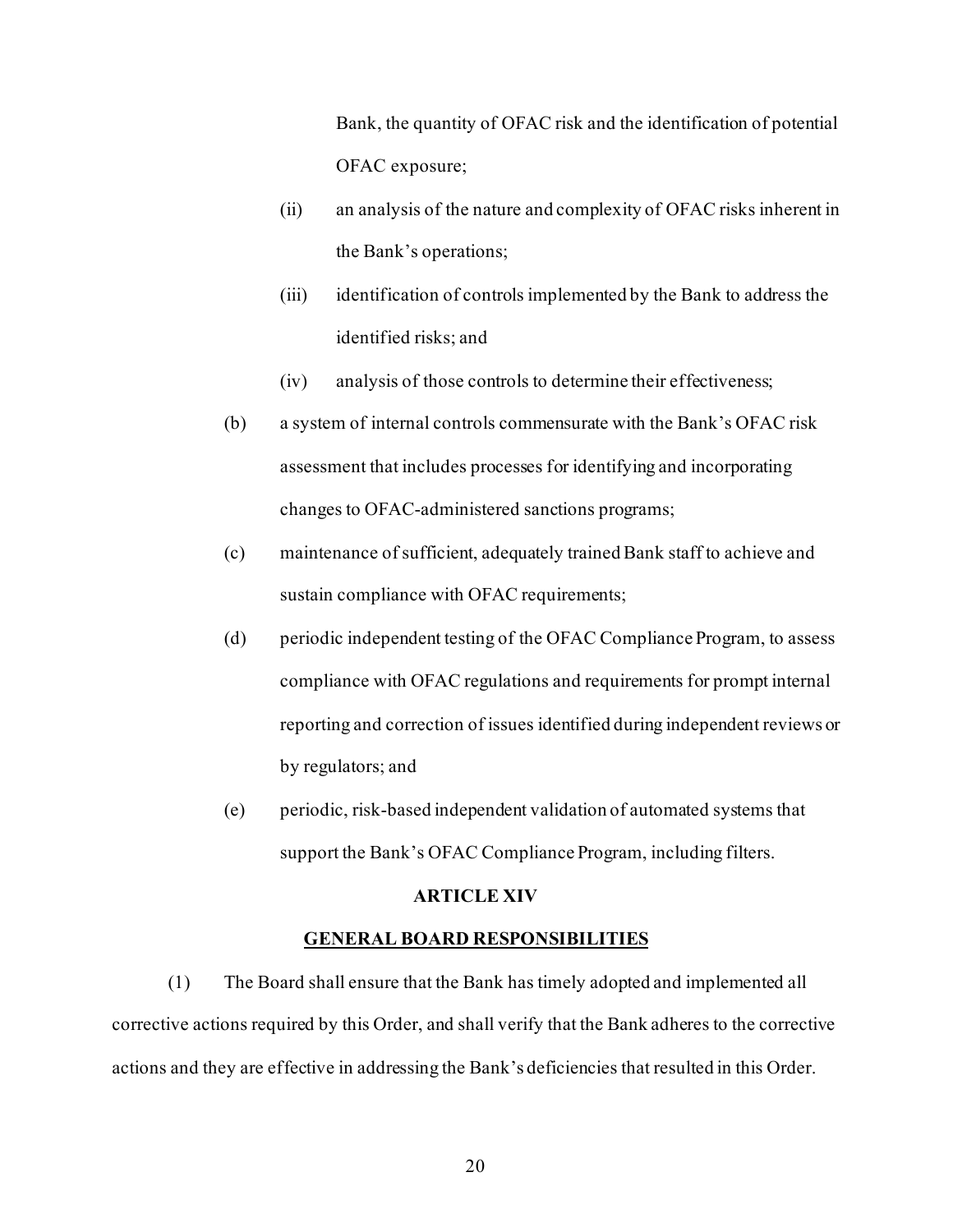(2) In each instance in which this Order impose responsibilities upon the Board, it is intended to mean that the Board shall:

- (a) authorize, direct, and adopt corrective actions on behalf of the Bank as may be necessary to perform the obligations and undertakings imposed on the Board by this Order;
- (b) ensure that the Bank has sufficient processes, management, personnel, control systems, and corporate and risk governance to implement and adhere to all provisions of this Order;
- (c) require that Bank management and personnel have sufficient training and authority to execute their duties and responsibilities pertaining to or resulting from this Order;
- (d) hold Bank management and personnel accountable for executing their duties and responsibilities pertaining to or resulting from this Order;
- (e) require appropriate, adequate, and timely reporting to the Board by Bank management of corrective actions directed by the Board to be taken under the terms of this Order; and
- (f) address any noncompliance with corrective actions in a timely and appropriate manner.

### **ARTICLE XV**

### **WAIVERS**

- (1) The Bank, by executing and consenting to this Order, waives:
	- (a) any and all rights to the issuance of a Notice of Charges pursuant to 12 U.S.C. § 1818;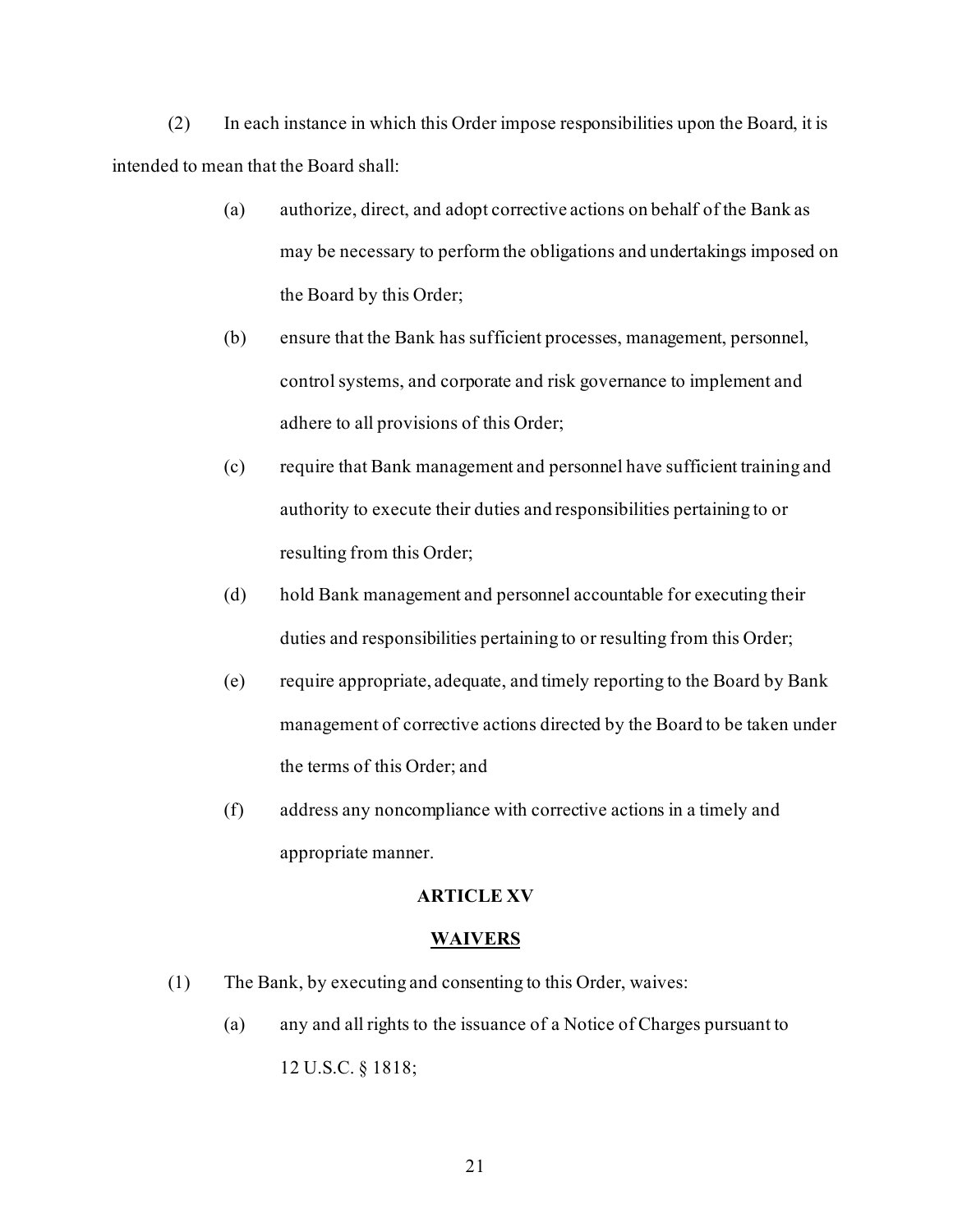- (b) any and all procedural rights available in connection with the issuance of this Order;
- (c) any and all rights to a hearing and a final agency decision pursuant to 12 U.S.C. § 1818 and 12 C.F.R. Part 109;
- (d) any and all rights to seek any type of administrative or judicial review of this Order;
- (e) any and all claims for fees, costs, or expenses against the OCC, or any of its officers, employees, or agents related in any way to this enforcement matter or this Order, whether arising under common law or under the terms of any statute, including, but not limited to, the Equal Access to Justice Act, 5 U.S.C. § 504 and 28 U.S.C. § 2412;
- (f) any and all rights to assert this proceeding, the consent to and/or the issuance of this Order, as the basis for a claim of double jeopardy in any pending or future proceeding brought by the United States Department of Justice or any other governmental entity; and
- (g) any and all rights to challenge or contest the validity of this Order.

### **ARTICLE XVI**

#### **OTHER PROVISIONS**

- (1) As a result of this Order, the Bank is not:
	- (a) precluded from being treated as an "eligible savings association" for the purposes of 12 C.F.R. Part 5, unless the Bank fails to meet any of the requirements contained in subparagraphs  $(1) - (4)$  of 12 C.F.R. § 5.3,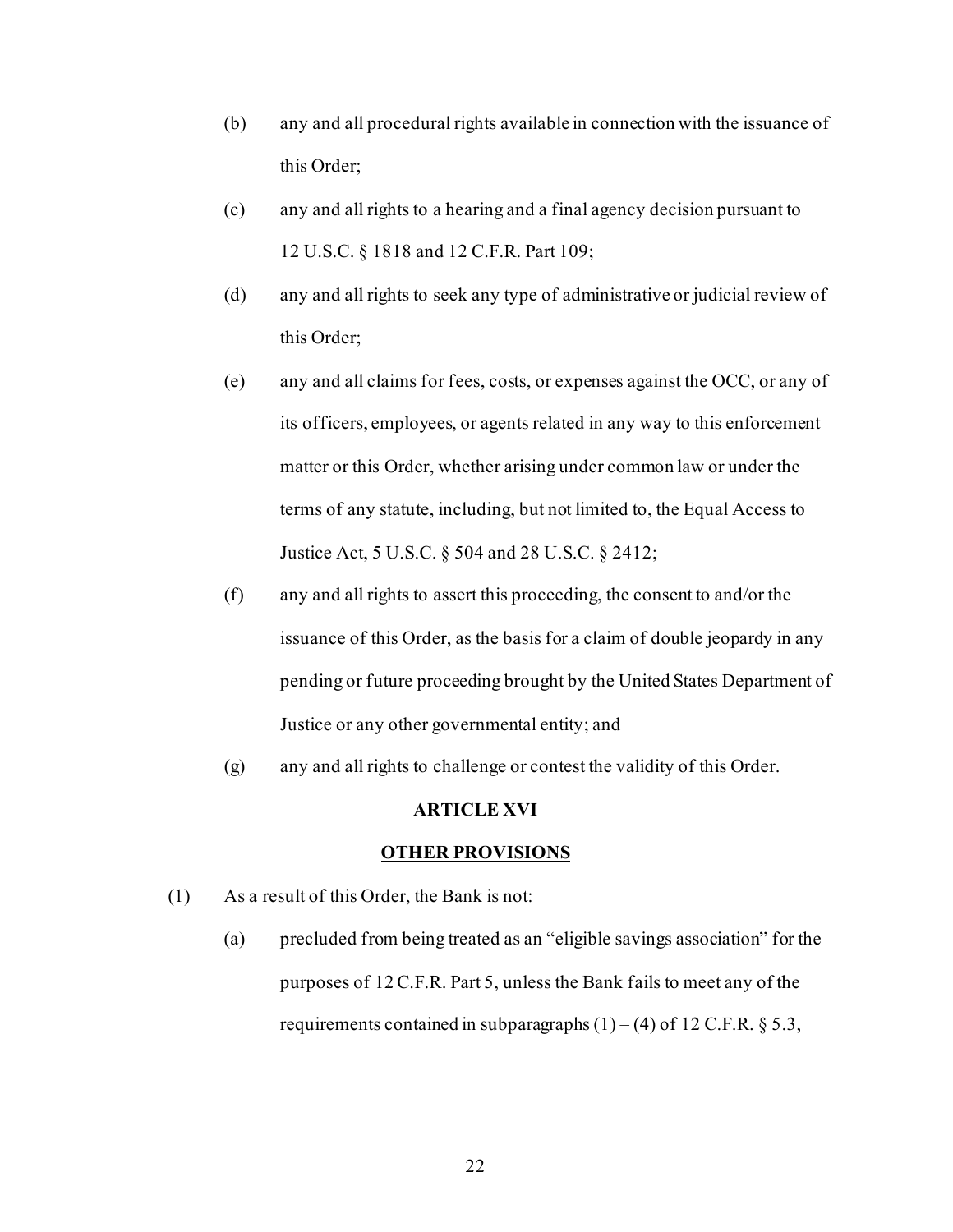Definitions, *Eligible bank or eligible savings association,* or is otherwise informed in writing by the OCC;

(b) subject to the restrictions in 12 C.F.R.  $\S 5.51$  requiring prior notice to the OCC of changes in directors and senior executive officers or the limitations on golden parachute payments set forth in 12 C.F.R. Part 359, unless the Bank is otherwise subject to such requirements pursuant to 12 C.F.R. §  $5.51(c)(7)(i)$ , (iii).

(2) This Order supersedes all prior OCC communications issued pursuant to 12 C.F.R.  $\S$ § 5.3(g)(5) and 5.51(c)(7)(ii).

## **ARTICLE XVII**

#### **CLOSING**

(1) This Order is a settlement of the cease and desist proceeding against the Bank contemplated by the OCC, based on the violations of law described in the Comptroller's Findings set forth in Article II of this Order. The OCC releases and discharges the Bank from all potential liability for a cease and desist order that has been or might have been asserted by the OCC based on the violations described in Article II of this Order, to the extent known to the OCC as of the effective date of this Order. Notwithstanding this release, the OCC expects the Bank to expeditiously undertake all necessary and appropriate actions to achieve compliance with this Order. The OCC expressly reserves its right to assess future civil money penalties, or take other supervisory and/or enforcement actions, including in circumstances where the OCC determines that the Bank is not making sufficient and sustainable progress towards achieving compliance with this Order. Such actions could include issuing a cease and desist order pursuant to 12 U.S.C. § 1818(b)(6) that imposes additional business restrictions, including possible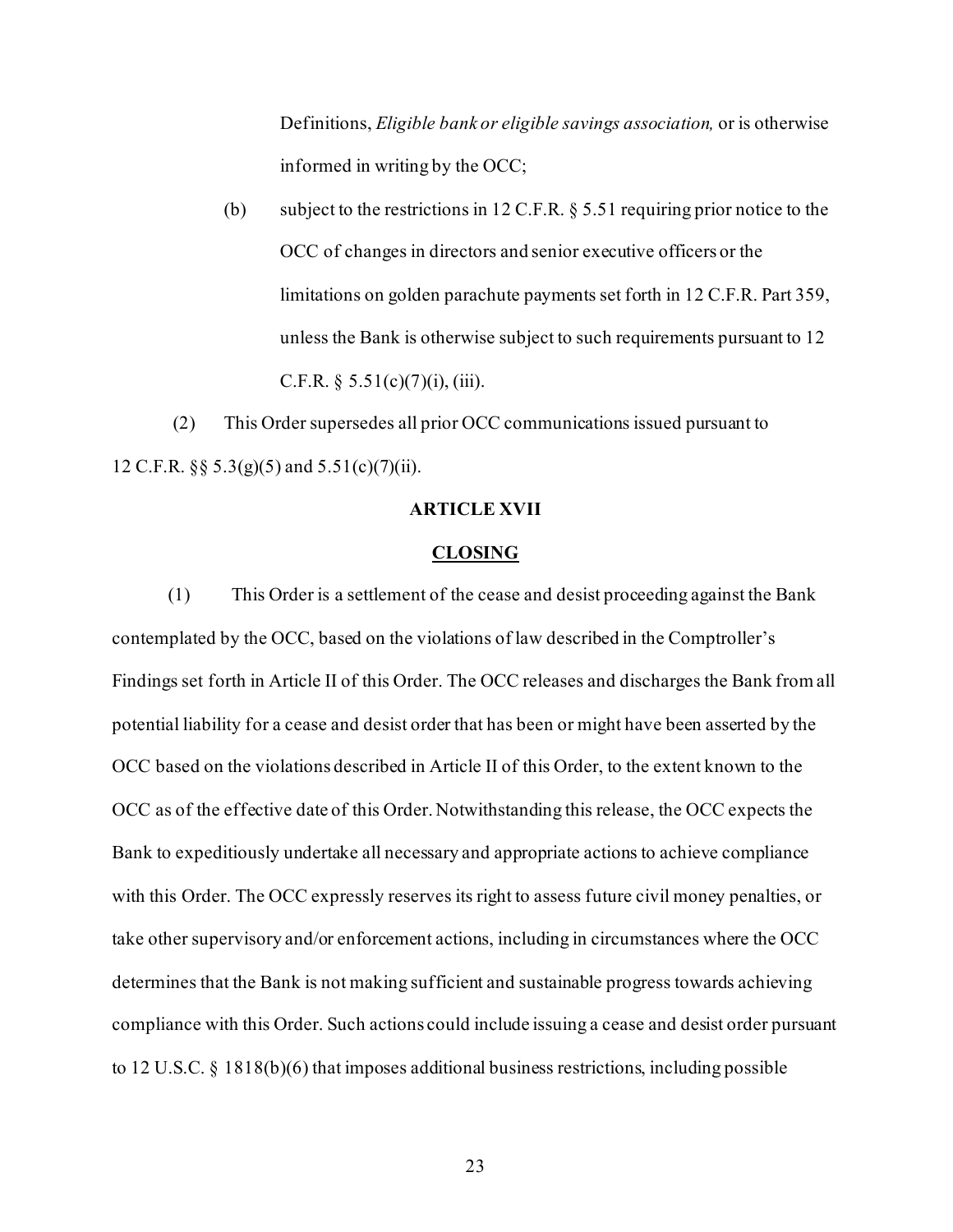limitations on the declaration or payment of dividends, and/or requires the Bank to make changes to its senior executive officers or any and/or all members of the Board.

- (2) Nothing in this Order shall prevent the OCC from:
	- (a) instituting enforcement actions other than a cease and desist order against the Bank based on the Comptroller's Findings set forth in Article II of this Order;
	- (b) instituting enforcement actions against the Bank based on any other findings;
	- (c) instituting enforcement actions against institution-affiliated parties (as defined by 12 U.S.C. § 1813(u)) based on the Comptroller's Findings set forth in Article II of this Order, or any other findings; or
	- (d) utilizing the Comptroller's Findings set forth in Article II of this Order in future enforcement actions against the Bank or its institution-affiliated parties to establish a pattern or the continuation of a pattern.

(3) Nothing in this Order is a release, discharge, compromise, settlement, dismissal, or resolution of any actions, or in any way affects any actions that may be or have been brought by any other representative of the United States or an agency thereof, including, without limitation, the United States Department of Justice.

- (4) This Order is:
	- (a) a "cease-and-desist order issued upon consent" within the meaning of 12 U.S.C. § 1818(b);
	- (b) a "cease-and-desist order which has become final" within the meaning of 12 U.S.C. § 1818(b);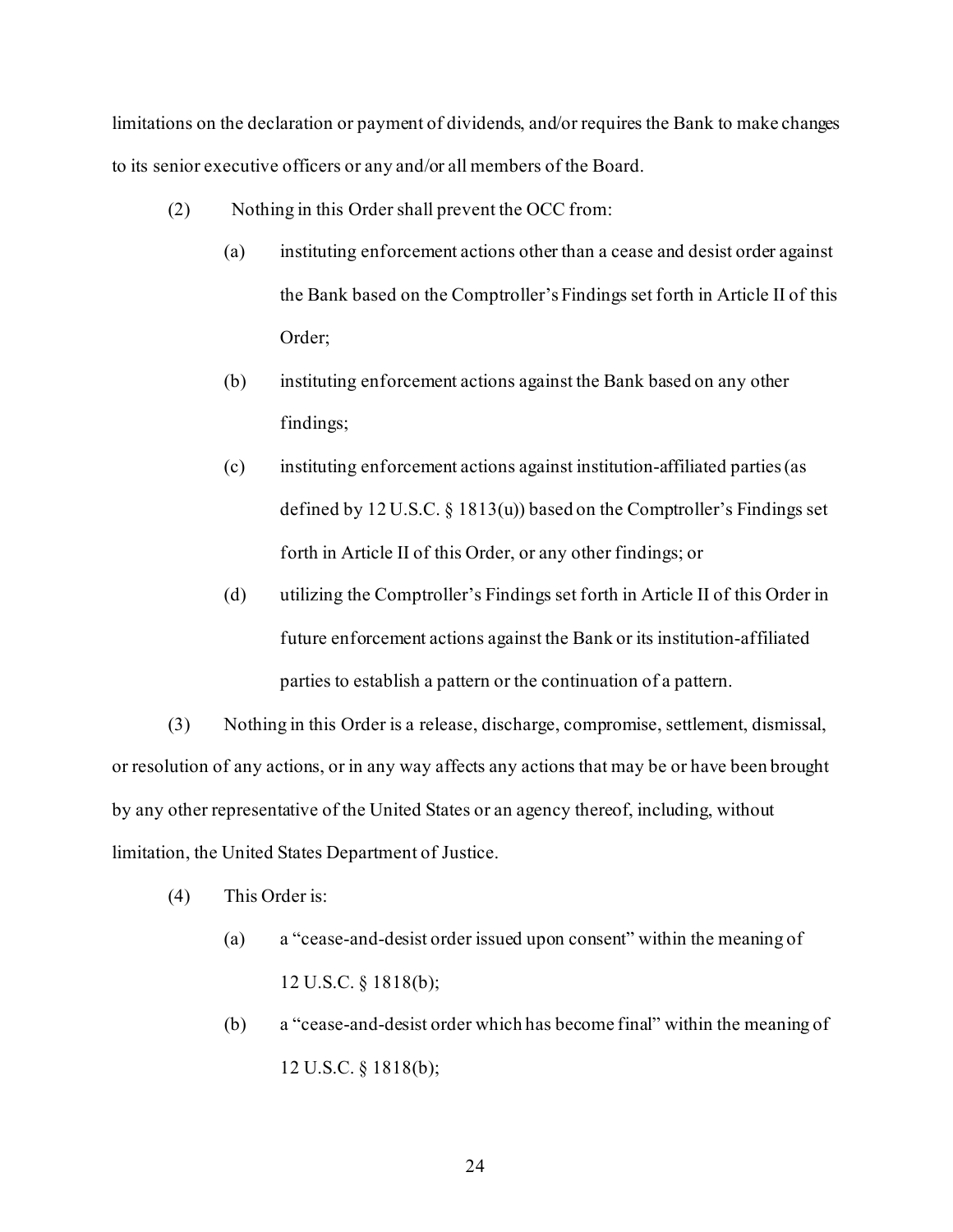- (c) an "order issued with the consent of the depository institution" within the meaning of 12 U.S.C. § 1818(h)(2);
- (d) an "effective and outstanding . . . order" within the meaning of 12 U.S.C.  $§ 1818(i)(1);$  and
- (e) a "final order" within the meaning of  $12$  U.S.C. §  $1818(i)(2)$  and (u).

(5) This Order is effective upon its issuance by the OCC, through the Comptroller's duly authorized representative. Except as otherwise expressly provided herein, all references to "days" in this Order shall mean calendar days and the computation of any period of time imposed by this Order shall not include the date of the act or event that commences the period of time.

(6) The provisions of this Order shall remain effective except to the extent that, and until such time as, such provisions are amended, suspended, waived, or terminated in writing by the OCC, through the Comptroller's duly authorized representative. If the Bank seeks an extension, amendment, suspension, waiver, or termination of any provision of this Order, or within any plan or program submitted pursuant to this Order, the Board or a Board-designee shall submit a written request to the Assistant Deputy Comptroller asking for relief. Any request submitted pursuant to this paragraph shall include a statement setting forth in detail the special circumstances that prevent the Bank from complying with the relevant provision(s) of the Order or plan or program submitted pursuant to this Order, and shall be accompanied by relevant supporting documentation. The OCC's decision concerning a request submitted pursuant to this paragraph, which will be communicated to the Board in writing, is final and not subject to further review.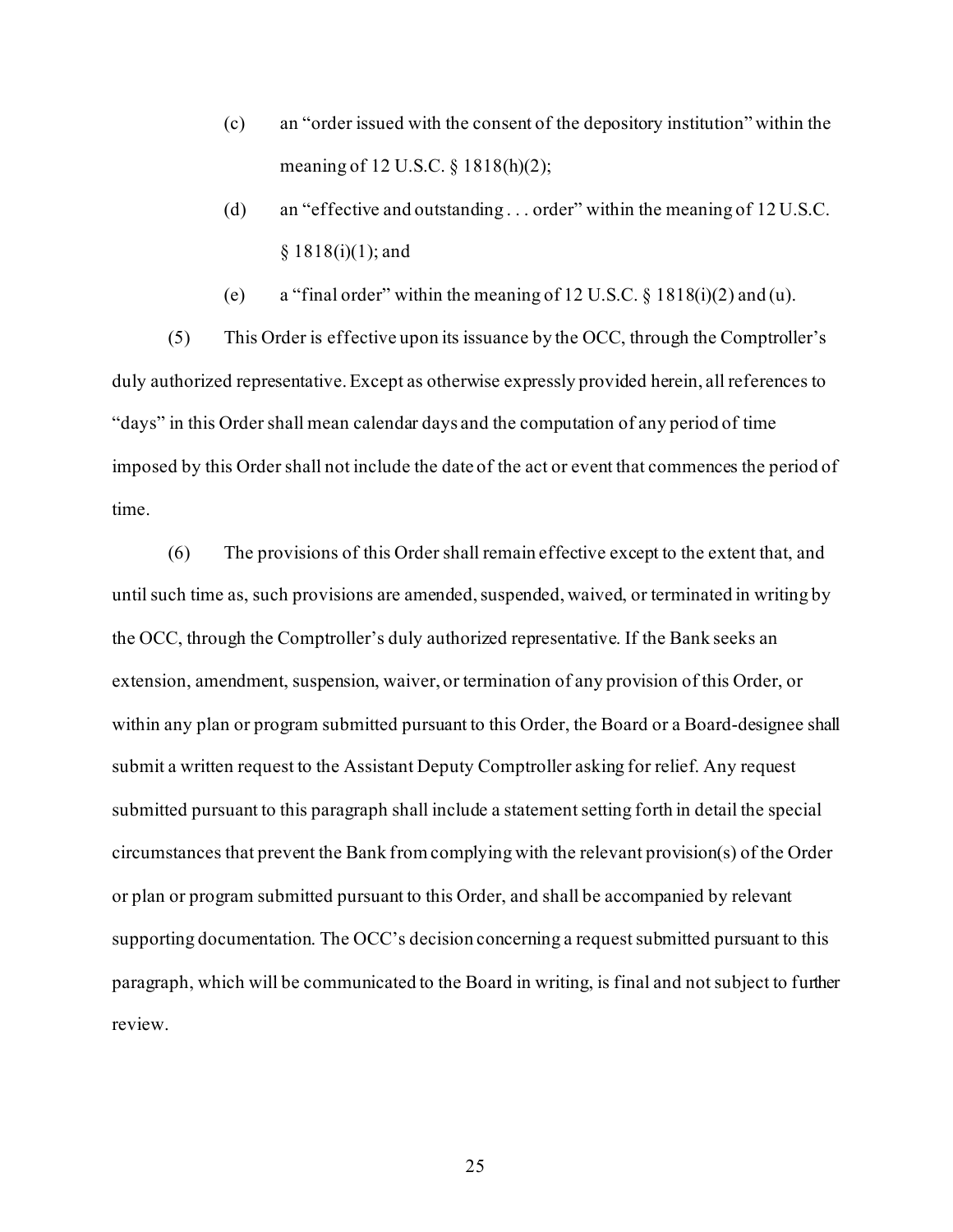(7) The Bank will not be deemed to be in compliance with this Order until it has adopted, implemented, and adhered to all of the corrective actions set forth in each Article of this Order; the corrective actions are effective in addressing the Bank's deficiencies; and the OCC has verified and validated the corrective actions. An assessment of the effectiveness of the corrective actions requires sufficient passage of time for the Bank to demonstrate the sustained effectiveness of the corrective actions.

(8) This Order is not a contract binding on the United States, the United States Treasury Department, the OCC, or any officer, employee, or agent of the OCC and neither the Bank nor the OCC intends this Order to be a contract.

(9) Each citation, guidance, or issuance referenced in this Order includes any subsequent citation, guidance, or issuance that replaces, supersedes, amends, or revises the referenced cited citation, guidance, or issuance.

(10) No separate promise or inducement of any kind has been made by the OCC, or by its officers, employees, or agents, to cause or induce the Bank to consent to the issuance of this Order.

(11) All reports, plans, or programs submitted to the OCC pursuant to this Order shall be forwarded, by overnight mail or via email, to the following:

> William Russell Assistant Deputy Comptroller Comptroller of the Currency Midsize Bank Supervision 400 7th Street, SW, Suite 2000 Washington, DC 20219

The Bank shall also provide a copy to the OCC Examiner in Charge.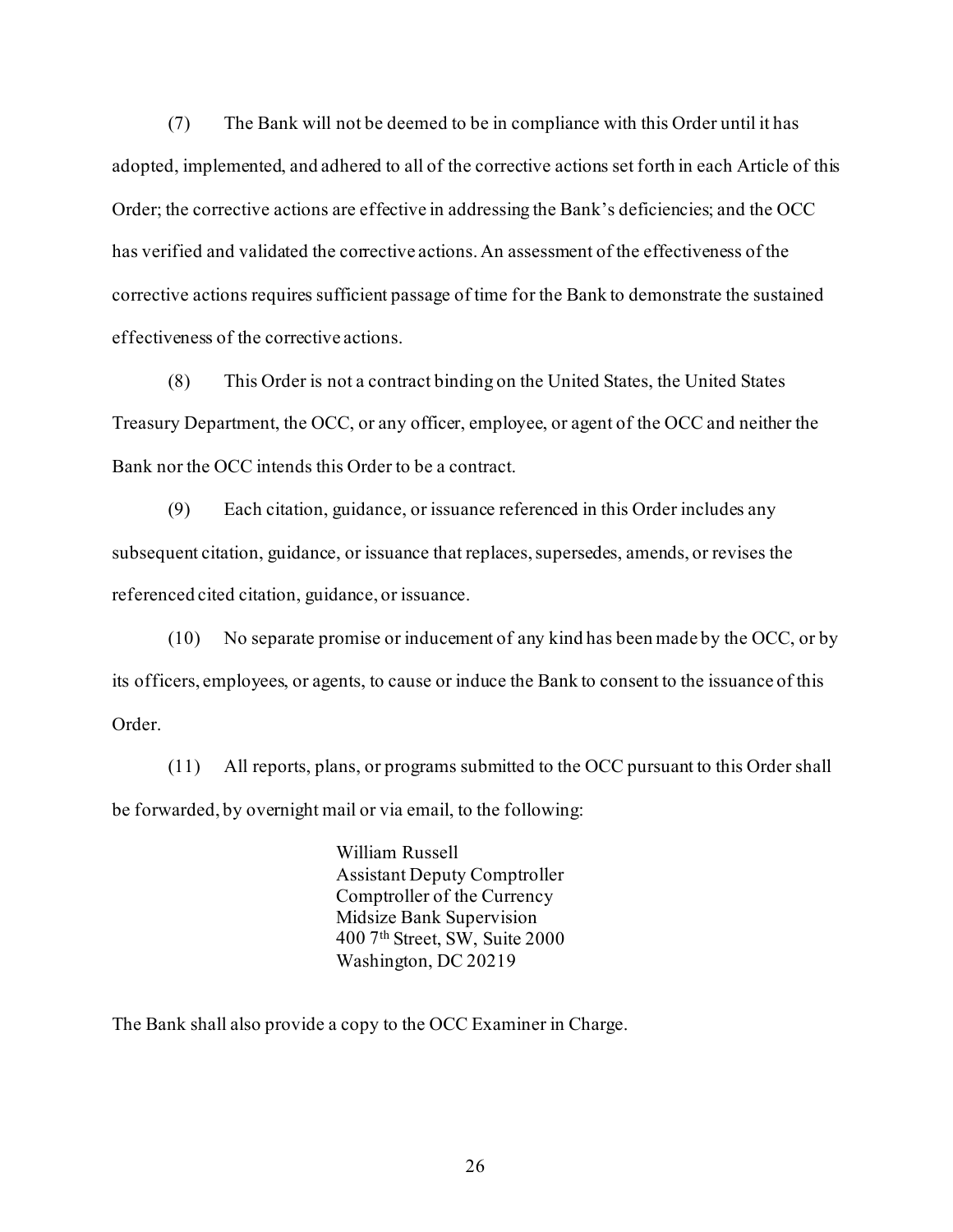(12) The terms of this Order, including this paragraph, are not subject to amendment or modification by any extraneous expression, prior agreements, or prior arrangements between the parties, whether oral or written.

**IN TESTIMONY WHEREOF**, the undersigned, authorized by the Comptroller as his duly

authorized representative, has hereunto set his signature on behalf of the Comptroller.

//s// Digitally Signed, Dated: 2022.03.17

Joel Denkert Deputy Comptroller Midsize Bank Supervision

Date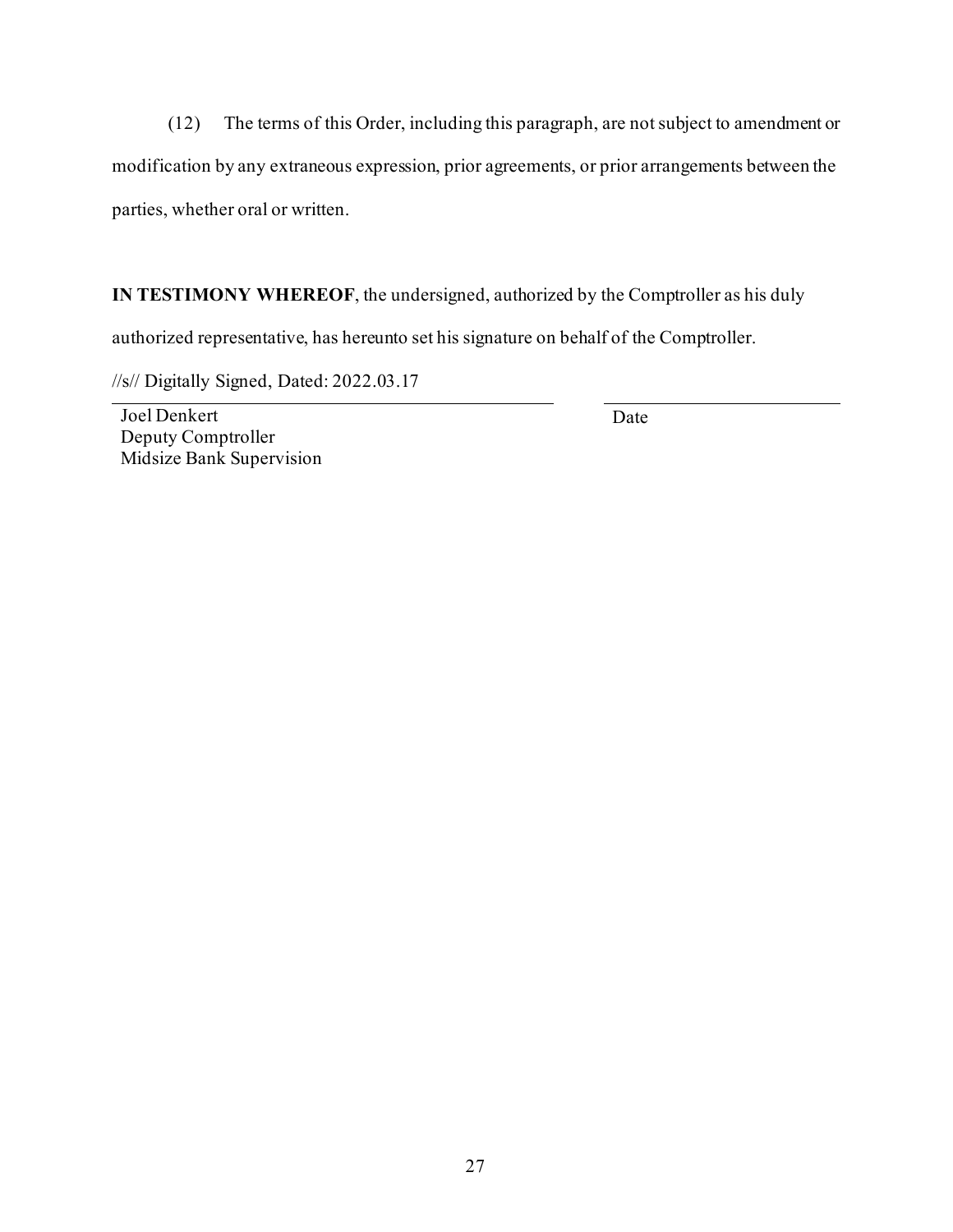**IN TESTIMONY WHEREOF**, the undersigned, as the duly elected and acting Board of Directors of

USAA Federal Savings Bank have hereunto set their signatures on behalf of the Bank.

| /s/                  | 4 Mar, 2022 |
|----------------------|-------------|
| Brad L. Conner       | Date        |
| $\sqrt{s}$           | 2 Mar, 2022 |
| David C. Darnell     | Date        |
| /s/                  | 3 Mar, 2022 |
| Karen E. Dyson       | Date        |
| /s/                  | 2 Mar, 2022 |
| Rhett A. Hernandez   | Date        |
| /s/                  | 2 Mar, 2022 |
| Karin Hirtler-Garvey | Date        |
| $\sqrt{s}$           | 3 Mar, 2022 |
| Leo S. Mackay, Jr.   | Date        |
| $\sqrt{s}$           | 3 Mar, 2022 |
| Wendy J. Murdock     | Date        |
| $\sqrt{s}$           | 7 Mar, 2022 |
| S. Wayne Peacock     | Date        |
| /s/                  | 6 Mar, 2022 |
| G. Patrick Phillips  | Date        |
| $\sqrt{s}$           | 4 Mar, 2022 |
| Robert Qutub         | Date        |
| /s/                  | 7 Mar, 2022 |
| J. Paul Vincent      | Date        |